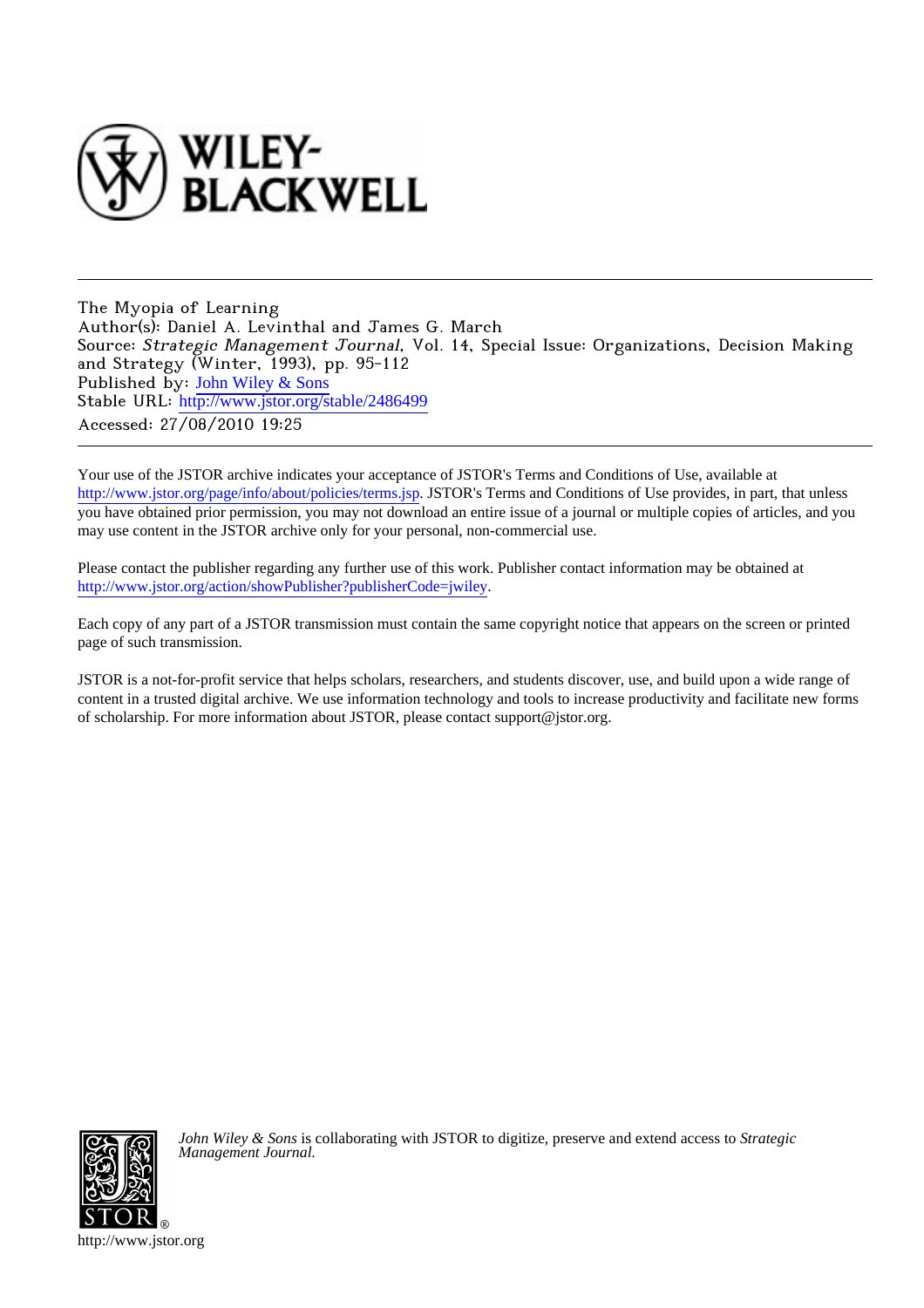

**DANIEL A. LEVINTHAL The Wharton School, University of Pennsylvania, Philadelphia, Pennsylvania, U.S.A.** 

**JAMES G. MARCH** 

**Graduate School of Business, Stanford University, Stanford, California, U.S.A.** 

**Organizational learning has many virtues, virtues which recent writings in strategic management have highlighted. Learning processes, however, are subject to some important limitations. As is well-known, learning has to cope with confusing experience and the complicated problem of balancing the competing goals of developing new knowledge (i.e., exploring) and exploiting current competencies in the face of dynamic tendencies to emphasize one or the other. We examine the ways organizations approach these problems through simplification and specialization and how those approaches contribute to three forms of learning myopia, the tendency to overlook distant times, distant places, and failures, and we identify some ways in which organizations sustain exploration in the face of a tendency to overinvest in exploitation. We conclude that the imperfections of learning are not so great as to require abandoning attempts to improve the learning capabilities of organizations, but that those imperfections suggest a certain conservatism in expectations.** 

**In this paper, we examine processes of experiential learning as instruments of organizational intelligence. Learning processes are powerful aids to intelligence, and the modern vision of learning capabilities as a basis for strategic advantage is an important insight. However, there are limits to learning. Designing organizations to learn without attention to those limits is no more sensible than designing organizations to be rational without attention to the limits of rationality.** 

# **THE SEARCH FOR ORGANIZATIONAL INTELLIGENCE**

**Strategic management is built on a search for organizational intelligence, an attempt to make actions lead to outcomes that are consistent with** 

**desires or conceptions of appropriateness. The objective is one that is both ambiguously defined and imperfectly achieved.** 

#### **The vision of rationality**

**Earlier visions of strategic management focused on the use (or lack of use) of analytically rational decision procedures and pictured the task of intelligent management as that of facilitating rational action (Lorange, 1980). Organizational intelligence was associated with the specification of well-defined objectives and the pursuit of those objectives by gathering information to assess alternatives in terms of their expected future consequences and choosing actions expected to fulfill objectives. The structure of tasks, assignments of individuals to those tasks, incentives, and relationships were seen as dictated by requirements for gathering information relevant to making allocative decisions, assuring that the best possible future-oriented actions were chosen, and controlling their implementation.** 

**Key words: Organizational learning, adaptation, inertia**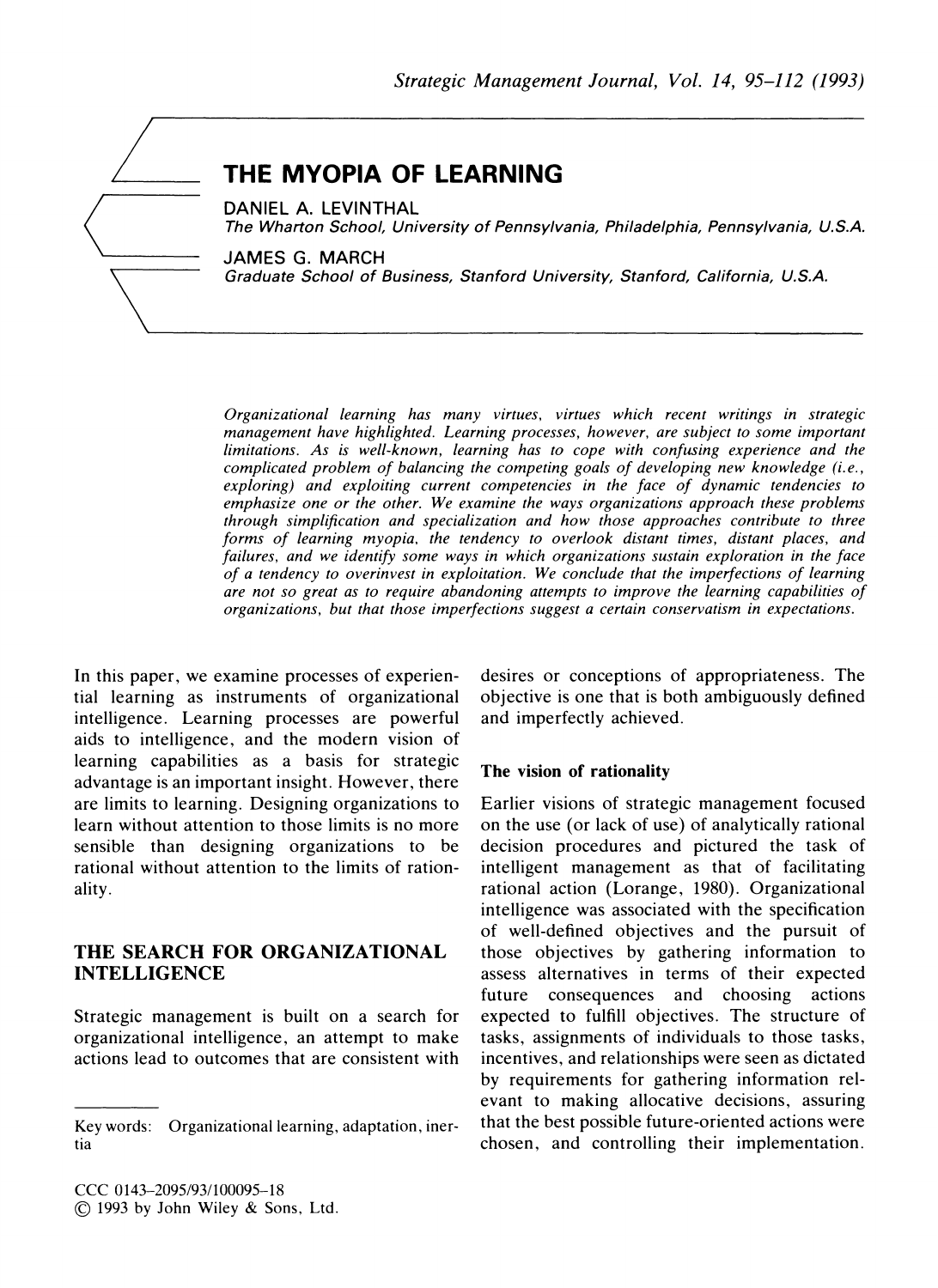**Strategies for exploiting comparative advantage and competitive opportunities were built on a conception of calculated rationality.** 

**This vision of calculative rationality as the basis of strategic management continues to be the dominant vision, though it has been modified on the basis of various criticisms of its assumptions, particularly those associated with the availability of information, the information processing capabilities of organizations, and the preference axioms of rationality. Because strategic anticipatory rationality seems to demand both greater cognitive and calculative capabilities and more consistency and stability in preferences than can be reliably assumed, considerable effort has been directed to improving the informational and analytical basis for organizational action and to developing consistent, stable organizational objectives. Modern decision-oriented information systems and procedures for defining (or negotiating) goals reflect this spirit (Keen and Morton, 1978; Jones and MacLeod, 1986).** 

# **The discovery of learning**

**At the same time as ideas of strategic calculative rationality have been modified and refined, learning has been 'discovered' by the world of practice and the academic field of strategic management. As researchers have considered the stability of differences in firm performance in the face of changing business environments, many have come to view the ability to learn as an important, indeed in some accounts a unique, source of sustainable competitive advantage (Burgelman, 1990; Senge, 1990). This is reflected both in the attention to learning and learning organizations in management circles (Senge, 1990; Stalk, Evans, and Shulman, 1992) and in the exploration of learning models of adaptation by economists (Cross, 1983) and students of**  organizations (Argyris and Schön, 1978; Levitt **and March, 1988).** 

# **Learning from experience**

**Organizations and the individuals in them often improve their performance over repetitions of the same task. Repetition-based improvements in manufacturing performance have been documented in some detail in numerous studies of learning curves (Yelle, 1979). The costs of**  **producing manufactured items decrease with the cumulative number of items produced. It is natural to attribute the improvements documented in studies of manufacturing to knowledge gained from experience. The lessons of experience are transferable from one operating unit to another (Argote, Beckman, and Epple, 1990). They may also spillover from one activity to another (Udayagiri and Balakrishnan, 1993).** 

**Such experiential-based knowledge can be an important basis of competitive advantage for a firm, and for some students of organizations and strategy, learning has become a plausible mechanism substituting for, or augmenting, calculative rationality in the pursuit of intelligent organizational action. The (re)discovery of learning has been stimulated by the current interest among students of strategic management in organizational capabilities and knowledge (Prahalad and Hamel, 1990). Successful organizations are described as having capabilities for learning-for responding to experience by modifying their technologies, forms, and practices (Stalk et al., 1992). Executives are enjoined to monitor their experience in order to learn from it and to organize to stimulate learning and the utilization of knowledge gained from the experience of others as well as their own (Senge,**  1990). These enthusiasms supplement—and to **some extent replace-earlier enthusiasms for long-term planning and rational calculation as bases for organizational prosperity and survival.** 

# **Confusions of experience**

**Studies of reductions in the cost of production associated with the number of units produced do not, in general, provide direct confirmation of the processes by which those improvements have occurred, nor do they demonstrate that experiential learning processes inexorably lead to optimal practices. The limitations of experience as an instrument of intelligence are not esoteric. They stem from relatively generic problems of adaptive intelligence.** 

**Experience is often a poor teacher, being typically quite meager relative to the complex and changing nature of the world in which learning is taking place. Many of the same cognitive limits that constrain rationality also constrain learning. Learning from experience involves inferences from information. It involves**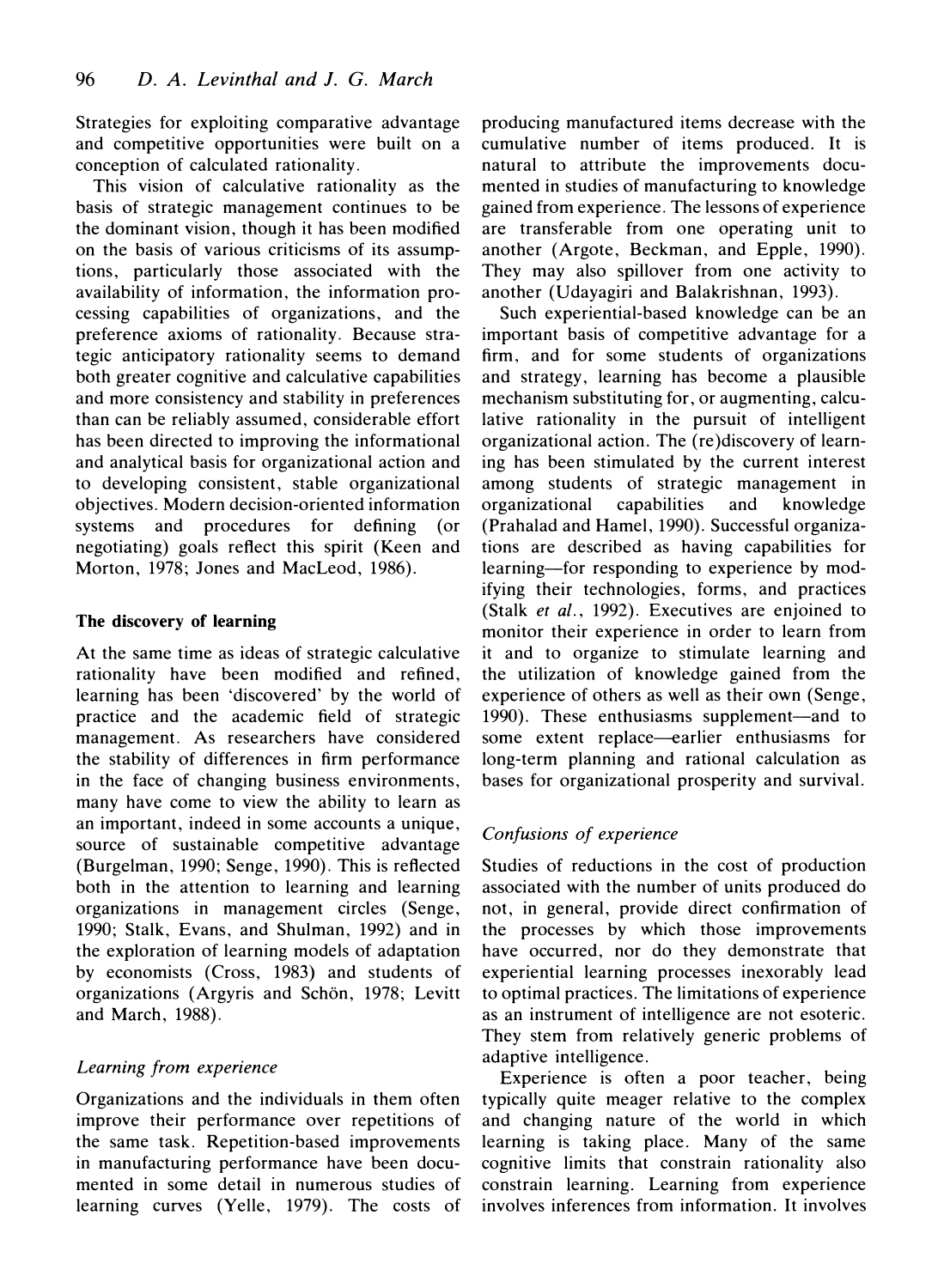**memory. It involves pooling personal experience with knowledge gained from the experiences of others. The difficulties in learning effectively in the face of confusing experience are legendary. Even highly capable individuals and organizations are confused by the difficulties of using small samples of ambiguous experience to interpret complex worlds (Brehmer, 1980; Fischhoff, 1980).** 

**The cognitive and inferential limitations of individuals are accentuated by organizational limitations. The interpretations of history are political, reflecting efforts to assign and evade responsibility and to establish favorable historical stories (Sagan, 1993). Organizations record the lessons of histories in the modification of rules and the elaboration of stories, but neither is a perfect instrument. Problems of memory, conflict, turnover, and decentralization make it difficult to extract lessons from experience and to retain them (March, Sproull, and Tamuz, 1991).** 

#### **Self-limiting properties of learning**

**Recent examinations of learning as an adaptive process have raised questions not only about the confusions of experience but also about the ways in which learning is self-limiting. The effectiveness of learning in the short-run and in the near neighborhood of current experience interferes with learning in the long run and at a distance. Knowledge and the development of capabilities improve immediate performance, but they often simultaneously reduce incentives for and competence with new technologies or paradigms. Learning has its own traps.** 

**In the next three sections, we consider the major mechanisms organizations use to reduce experimental confusion, the problems of myopia they face, and the dynamic complications of balancing exploration and exploitation in learning.** 

# **TWO MECHANISMS OF LEARNING**

**Organizations use two major mechanisms to facilitate learning from experience. The first is simplification. Learning processes seek to simplify experience, to minimize interactions and restrict effects to the spatial and temporal neighborhood of actions. The second mechanism is specialization. Learning processes tend to focus attention and narrow competence. Neither simplification**  **nor specialization is unique to learning processes. They are, however, particularly salient to discussions of the design of learning organizations.** 

#### **Simplification and the construction of buffers**

**Learning presumes interpretation of experience. Organizations code outcomes into successes and failures and develop ideas about causes for them. Experience is clouded by the interactive complexity of history, particularly by the way experience is shaped by many actors simultaneously learning. If one's own actions are embedded in an ecology of the actions of many others (who are also simultaneously learning and changing), it is not easy to understand what is going on. The relationship between the actions of individuals in the organization and overall organizational performance is confounded by simultaneous learning of other actors. Particularly in environments in which performance is a noisy reflection of organizational decisions, highly interactive learning is likely to be unrewarding. For example, while isolated subunits can often learn quite effectively (Cyert and March, 1992; Lave and March, 1993), simultaneous learning by several interacting subunits in a noisy environment can be quite difficult (Lounamaa and March, 1987).** 

**Organizations that want to disentangle the interactions introduced by multiple simultaneous learners have two general options: They can seek to generate enough experience so that they can fit relatively complicated models to the data. In practice, this is often not feasible. Alternatively, organizations can seek to control the effects of interactions by preventing multiple simultaneous adjustments. One means of increasing the effectiveness of learning is to simplify natural experience by inhibiting learning in one part of an organization in order to make learning more effective in another part (Lounamaa and March, 1987). Organizations seek to transform confusing, interactive environments into less confusing, less interactive ones by decomposing domains and treating the resulting subdomains as autonomous. They create buffers. They enact environments.** 

#### **Decomposition and organizational structures**

**Departmentalization is, perhaps, the most basic mechanism to mitigate interaction effects in**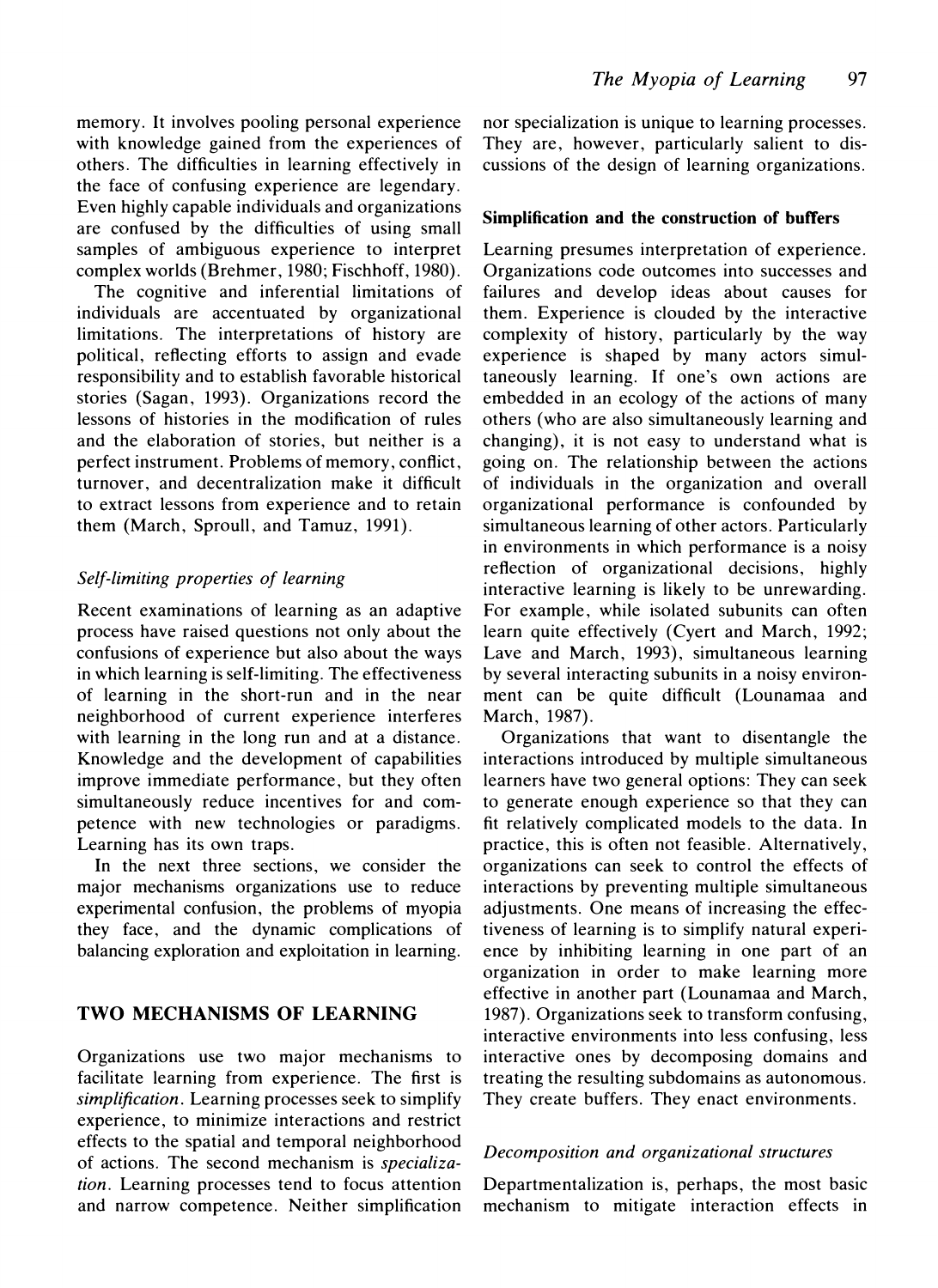**learning within a complex organization. Although the transformation from functional to product organizations has usually been justified as a means to enhance control and coordination (Chandler, 1962), it also is a way of segregating experience. Less prominent in the normative literature on strategy and organizations, but prominent in more descriptive accounts (Cyert and March, 1992) is the sequential allocation of attention to divergent goals. While the sequential allocation of attention is generally viewed as an outcome of goal conflict and bounded rationality, it also results in a simplification of experiments in organizational change.** 

**The conception of buffers as enhancing organizational effectiveness has a long tradition in the organizations literature (Thompson, 1967), and resource or other buffers between units can achieve substantial simplifications of the learning environment. Buffers between units (departmentalization) and between goals (sequential attention) allow local consequences to be examined. Marketing departments experiment with alternative marketing strategies and production departments experiment with alternative production strategies, each evaluated in such a way that their effects on each other are ignored. Depending on an organization's structure, global problems of poor performance are viewed as local problems of cost reduction or as local problems of revenue enhancement.** 

**It is noteworthy, however, that many contemporary academics and practitioners advocate the tight coupling of organizations (Bower and Hout, 1988). Perhaps the most prominent application of ideas of tight coupling is the notion of lean production systems and just-in-time inventory systems. The ideas extend beyond manufacturing, however. In some cases, the idea of making organizations tightly coupled is tied to ideas about the importance of linkages to customers and has produced popular organizational slogans about the desirability of being 'customer driven.' In other cases, the ideas have been extended to linkages within the organization (Schonberger, 1990).** 

**Advocates of these various mechanisms of tight coupling suggest that an important virtue of such structures is that they enhance learning. Learning is enhanced because the problems that arise through ongoing operations in one part of the system become observable, and hence an** 

**occasion for learning, in other elements of the system. Customer complaints are not merely absorbed by boundary spanning personnel but become more broadly known. Problems in production are not masked by a buffer inventory of partially assembled units or by postproduction inspection and repair.** 

**The apparent discrepancy between the two perspectives on buffers can, in part, be resolved by considering the simultaneous difficulties of oversight produced by the way buffers conceal signals of problems and difficulties of misinterpretation of signals produced by trying to understand complex, interactive systems. The former difficulties suggest tight coupling in order to facilitate detection of signals; the latter difficulties suggest loose coupling in order to facilitate their interpretation. The basic argument of those who advocate tight coupling is that many organizations have gone too far in attempting to segregate the problems they face. The arguments are twofold. On the one hand, they are assertions that modern markets and technologies link things together more than earlier ones did. On the other hand, they are also assertions that modern analytical and coordination techniques-perhaps due to new developments in information technology-reduce the costs of centralized problem solving.** 

**Tightly coupled systems are relatively good for system-wide error detection, but they are relatively poor for error diagnostics. Loosely coupled systems make diagnostics easier (assuming that the system is, in fact, decomposable) but localize error detection, thereby making more general awareness of problems difficult. The appropriate balance between investments in error detection and in diagnostics presumably depends on the frequency of errors and the difficulty of diagnosis.** 

# **Decomposition and enactment**

**The conditions under which the buffers of departmentalization or sequential attention lead to effective local learning are usually described in terms of the extent to which the problems that are faced are decomposable, so that relatively few interactions occur across departmental boundaries or across goals (Gulick and Urwick, 1937). Decomposability is usually treated as an inherent property of a problem. Insofar as decomposability**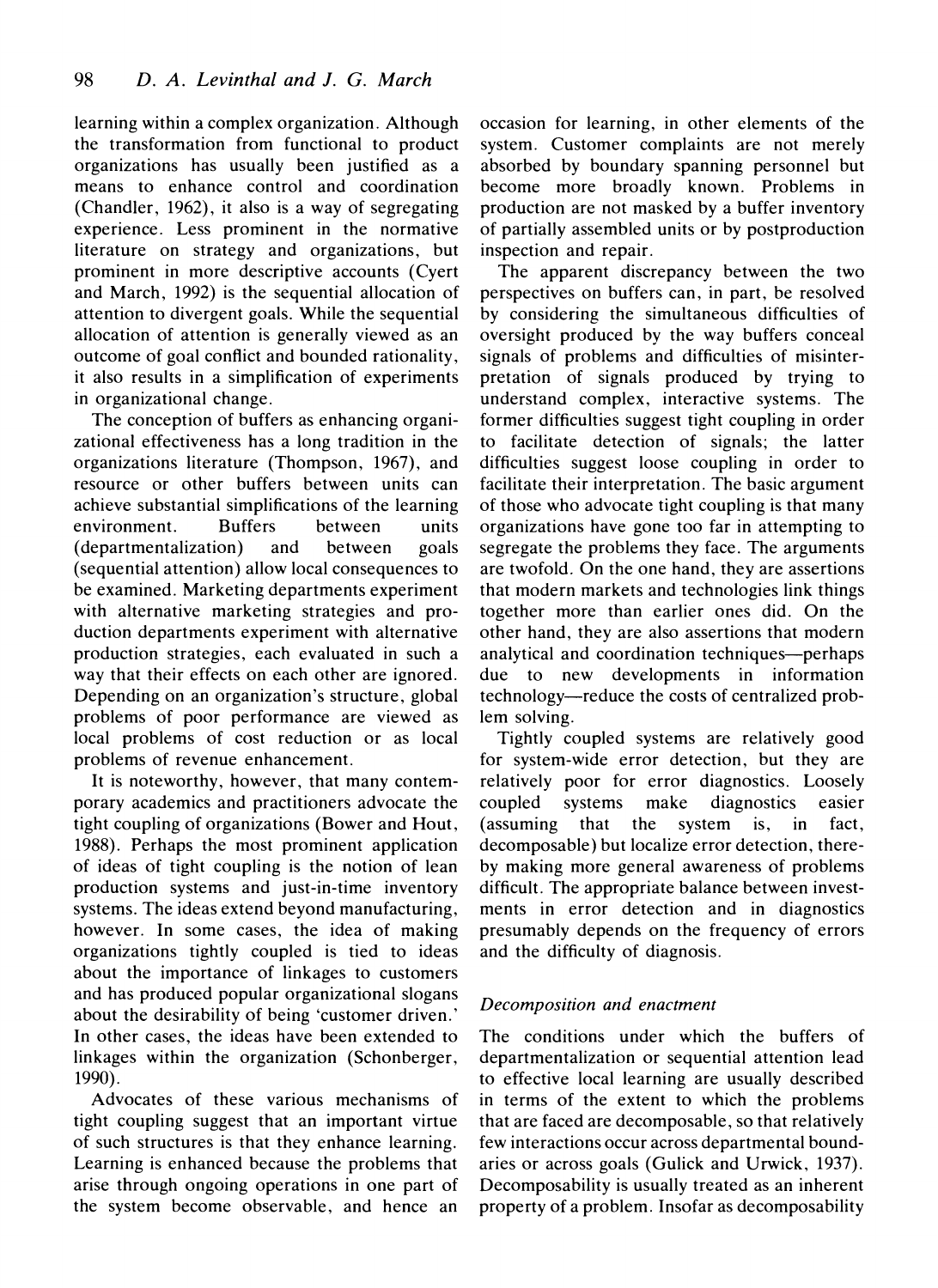**is invariant, simplifications produced by departmentalization or sequential attention will work (or not work) depending on the nature of the problem. Part of the appeal of the so-called horizontal organization (Ostroff and Smith, 1992) is that it forces formerly buffered units of the organization to learn more about end customer preferences. The argument is that standard organizational structures make an inappropriate decomposition of the problems of the organization.** 

**Decomposability may, however, be imposed rather than given. The problems an organization faces are not only exogenous technical ones but also social and political problems whose existence and character are affected by the character of organizational attention structures. Organizations enact their own environments. By treating problems as separable, they make them separable (Weick, 1979). Problems that are not seen do not exist. Or at least, their manifestations are delayed, and being delayed are likely to be transformed over time-possibly becoming more severe and unavoidable but also possibly becoming irrelevant or minor.** 

**Many forms of enactment involve the realization and elaboration of an imposed social structure. The drawing of national boundaries or the departmentalization of organizations or the definition of markets creates self-confirming political, economic, technological, and social processes that convert relatively arbitrary units into real ones (March and Olsen, 1989). Consider, for example, the construction of attention barriers between subunits of an organization. Restricting the flow of information restricts knowledge of opportunities and activities. The reduction in knowledge leads to a reduction in salience. Ideas change about what is relevant and what is not. Solutions to problems are localized to the domains of the problems as defined organizationally. A classic form of the enactment of an environment is the development of mental models of the world, such as those institutionalized into scientific disciplines, each of which creates a relatively autonomous system. Similarly, as organizations find or construct 'niches' for themselves, they simultaneously construct private comprehensible worlds.** 

**Organizations and the individuals in them are notoriously reluctant to give up such mental models (Kuhn, 1970). Rigidity results not only** 

**from the institutionalization of specialised capabilities, but also from the institutionalization of an organization's political structure (Boeker, 1989). Success tends to launch managers associated with it into positions of power within the organization. Organizational power associated with past successes tends to linger.** 

## **Specialization and the principle of learning substitution**

**A learning system can adapt through several different mechanisms at several different points with approximately the same overall effect. Consequently, different learning locales or mechanisms are substitutes for each other. Assuming that the system avoids becoming unstable with simultaneous, interactive adaptations that confound all learning, the success of adaptation by one part of a system has two major effects: On the one hand, it relieves pressure for adaptation in another part. Insofar as equivalent effects can be achieved in several different ways, adjustment in one way tends to inhibit adjustment in another. At the same time, the adapting part of the system develops greater and greater adaptive competence relative to the part of the system that is not used. The two effects combine to produce specialization of learning competence.** 

# **Multiple actors: Fast learners and slow learners**

**Rapid adaptation by one party reduces the need for, and likelihood of, adaptation by another. The proposition is well-known in theories of bargaining, where conscious efforts are made to force opponents to adjust first (Schelling, 1960). Thus, a hard bargainer might introduce various devices to demonstrate the impossibility of changing positions, for example irrevocable decisions. In the world of mutual adaptation, strategic calculation is less central, but the proposition remains the same. In this case, the fast learning collaborator moves more than the slower partner (Lave and March, 1993).** 

**The classic situation is one involving two drivers on a collision course. The first driver to understand the situation and react to it, relieves the other driver of the necessity of response. (In this case, of course, there is the possibility that a sequence of independent adaptations will not avoid a collision.) Similarly, parents who are**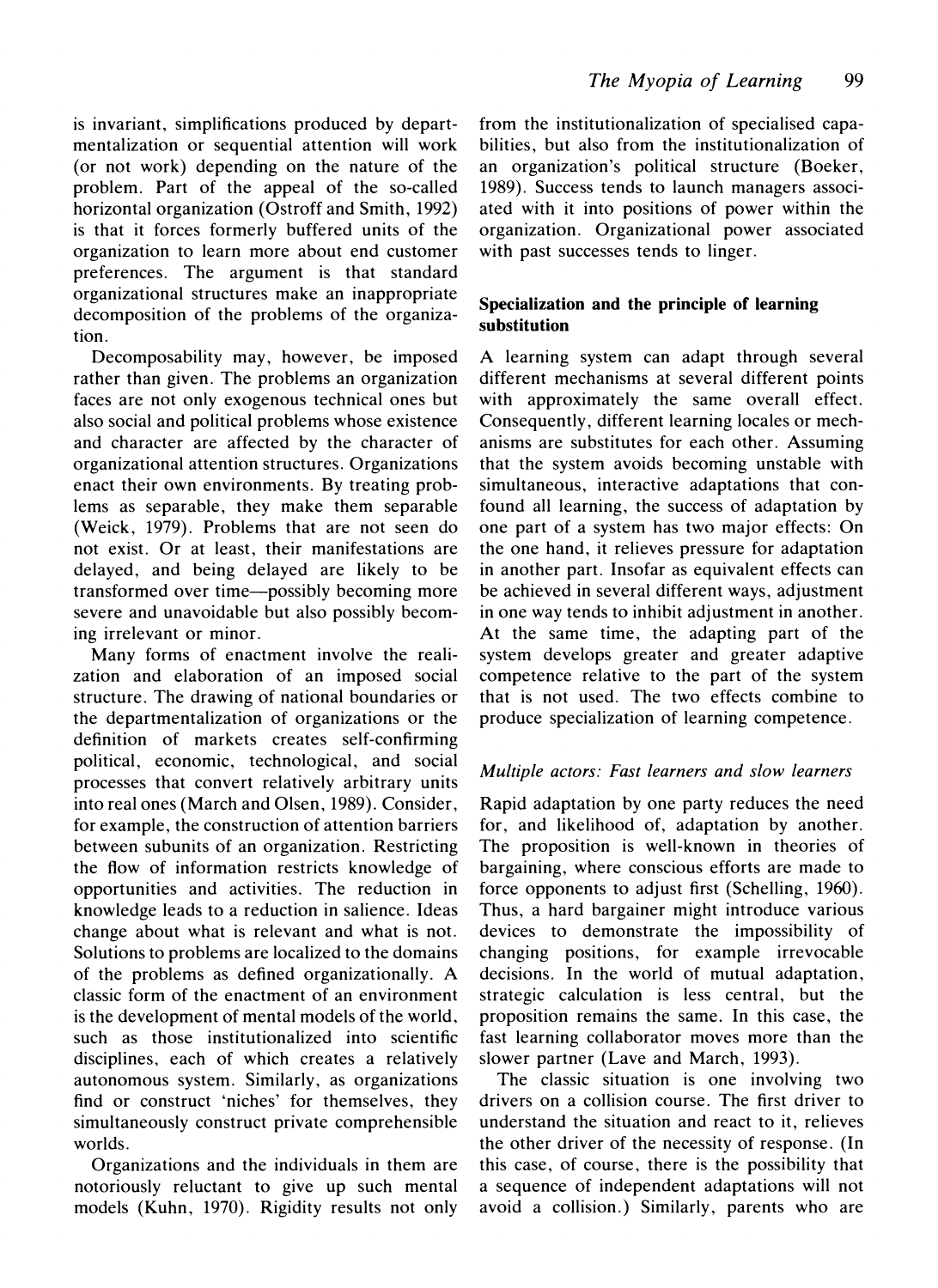**particularly fast in adapting to their children's needs reduce the pressure on the latter to be adaptive, resulting in a lack of socialization (manners) in children of highly adaptive parents. Or, political/legal systems that meet special or changing circumstances through adaptation by law enforcement agencies or by courts reduce the pressure on legislatures for changes in the statutes.** 

#### **Multiple mechanisms: Targets, search, and slack**

**In bounded rationality search models, an organization is seen as responding to success or failure by varying the intensity of search, the level of organizational slack, and the target (aspiration level) for performance (Cyert and March, 1992). Success decreases search and increases slack and targets, while failure increases search and decreases slack and targets. Changes in search, slack, and targets function effectively as substitutes for each other. Adjustments in search substitute for adjustments in slack or aspirations, and vice versa. The different responses have equivalent effects from the point of view of restoring the aspiration/performance equilibrium, but they are not necessarily equivalent from the point of view of the organization and its learning.** 

**In particular, there may be substantial differences in the long run between a system that adjusts aspirations slowly and slack rapidly and a system that adjusts aspirations rapidly and slack slowly. For example, the standard pygmalian story is one in which aspiration adjustments to unsatisfactory performance are slowed by means of rosy interpretations of that performance. The classic pygmalian complication is that rosy interpretations of performance inhibit a downward adjustment of aspirations, but they also inhibit reduction of slack and an increase in search (by underestimating the discrepancy between aspirations and performance).** 

**Preferences also adapt in response to experience (March, 1988). Tastes for opera, ballet, and baseball are developed at the same times as competencies at those activities, and they are considerably affected by those competencies. Similarly, preferences for particular technologies develop in tandem with competencies at them. Since propensities to reevaluate the wisdom of engaging in particular activities are reduced by gains in competence at them, preference change**  **is an adaptive substitute for search or change in an activity.** 

### **Multiple responses: Exit, voice, and loyalty**

**The substitution principle has been used by Hirschman (1970) to account for some features of the development of rail transport in Nigeria, public school systems, and other systems that have dissatisfied participants. In Hirschman's framework, participants who experience a decline in quality of organizational services or products have two possible responses: The first alternative is to exit from the unsatisfactory relationship and seek another. The second alternative is to try to fix the existing relationship. The two are substitutes in the adaptive story of correcting declines in quality. From the vantage point of the dissatisfied participant, either of the alternatives is satisfactory in the sense that each has a reasonable prospect of removing the difficulty. Exit can substitute for voice, and vice versa.** 

**From the point of view of the organization, however, the two alternative responses have quite different implications. If dissatisfied participants exit, they abandon the organization to less demanding participants, thus condemning it to a gradual degradation of capabilities. On the other hand, if dissatisfied participants exercise voice, they encourage the organization to improve quality. The organizational problem is to slow the exit of quality-conscious participants long enough to use their influence in improvement. One solution is found through the encouragement of loyalty, a form of friction on exit. The Hirschman loyalty mechanism can be seen as a way of slowing search and adjustment of aspiration levels in order to increase pressure on slack.** 

#### **Multiple, nested options**

**Learning experience is nested. That is, learning occurs at several different but interrelated levels at the same time. An organization simultaneously learns which strategy to follow and how to operate within various alternative strategies (Herriott, Levinthal, and March, 1985). An individual simultaneously learns whether to think like an economist and how to think like an economist. An army learns which technology to use and how to use several alternative technologies. A business firm**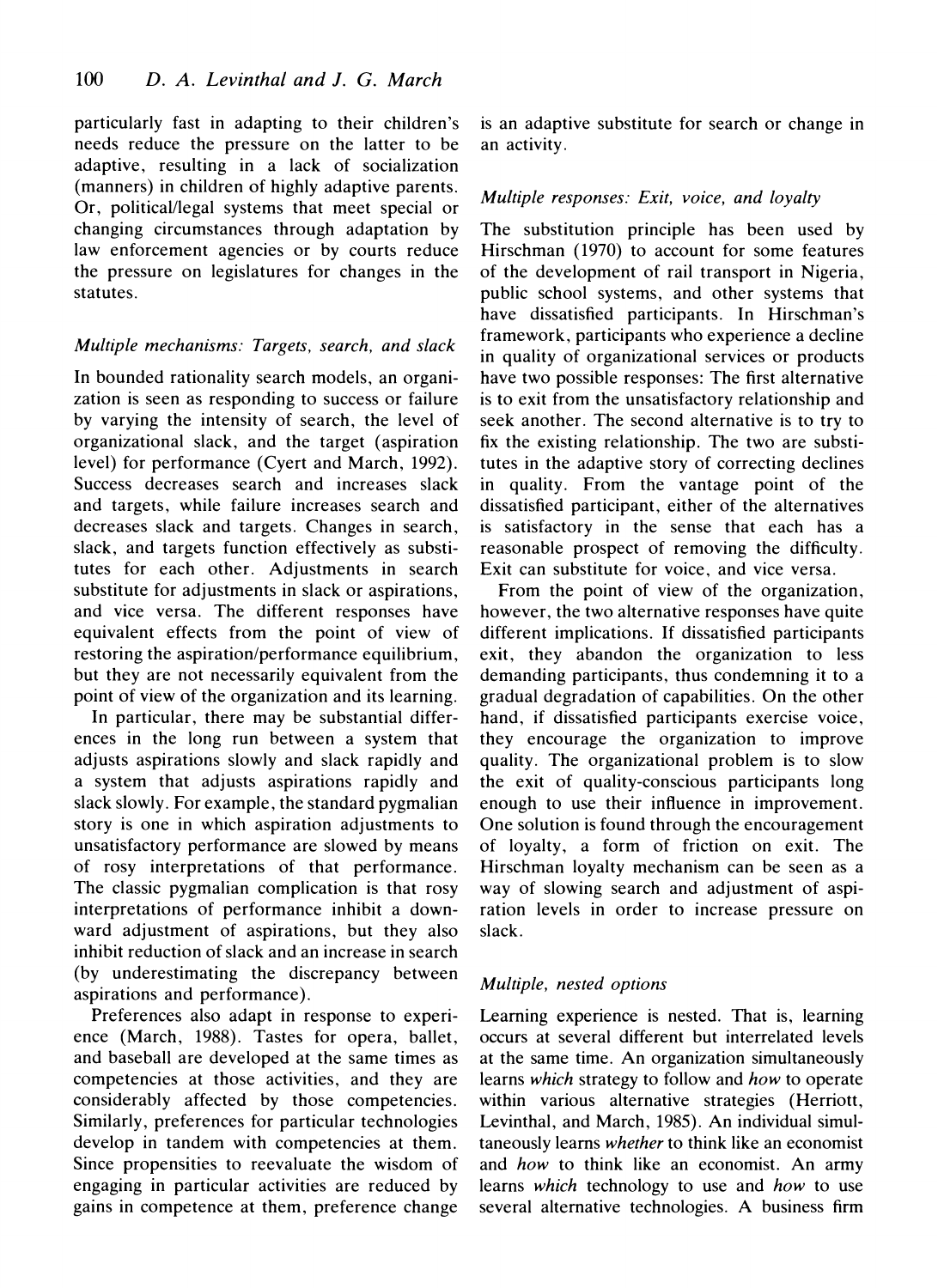**learns which market to enter and how to function effectively in several alternative markets.** 

**When learning is nested, learning at one level is effectively a substitute for learning at another. Refining an existing technology substitutes for recognizing a better one, and vice versa. Strengthening abilities within an existing paradigm substitutes for finding a new one that is better, and vice versa. Learning the nuances of an existing relationship substitutes for finding an alternative that is better, and vice versa.** 

**The same thing happens within an organizational structure. Fast adaptation at one level in an organization leads to slow adaptation at other levels. Insofar as operating levels in an organization make adjustments in implementing policies as conditions change, the pressure for changes in policies is relieved. The operating managers of a firm in a changing competitive environment may adjust by discovering new markets for the firm's existing products. For instance, a defense manufacturer could respond to the decline in the U.S. military budget by pursuing foreign military markets for its wares.** 

**Such adaptation, however, masks a higher level problem that the firm faces. Learning at the operating level of an organization substitutes for learning at higher levels. Insofar as customers adapt to the inadequacies of the products they use, manufacturers are less likely to do so. Insofar as subordinates respond to individual customer complaints, bosses are less pressed to do so. Lower-level adaptation is a sensible activity that tends to enhance an organization's position in its present environment. In the long run, however, such first-order learning can not substitute for second-order learning of new routines and strategies.** 

### **PROBLEMS OF MYOPIA**

**By simplifying experience and specializing adaptive responses, learning improves organizational performance, on average. However, the same mechanisms of learning that lead to the improvements also lead to limits to those improvements. In particular, we will note three forms of learning myopia: The first form of myopia is the tendency to ignore the long run. The short run is privileged by organizational learning. As a result, long run survival is sometimes endangered. The second**  **form of myopia is the tendency to ignore the larger picture. The near neighborhood is privileged by organizational learning. As a result, survival of more encompassing systems is sometimes endangered. The third form of myopia is the tendency to overlook failures. The lessons gained from success are privileged by organizational learning. As a result, the risks of failure are likely to be underestimated.** 

#### **Overlooking distant times**

**There is no guarantee that short-run and long-run survival are consistent. It is easy to imagine situations in which the only strategies that permit survival in the short run assure failure in the long run and vice versa. Thus, it is fairly easy to make an argument that any consideration of the future must accept survival in the short run as a constraint. Simplification and specialization, however, seem exceptionally myopic with respect to the future. We can illustrate this by looking at the erosion of enactment with time. at the second order effects of learning substitution, and at some problems associated with knowledge inventories.** 

#### **Erosion of enactment**

**Learning processes tend to enact environments that are sufficiently simple to permit inferences and incremental gains. There is, however, a limit to enactment. The classic tension between social construction of reality and the interventions of other reality processes (for example, of nature) is well-known. Learning creates a simplified world and specializes an organization to it. Such models are more likely to capture the central elements of past environments than the contingencies of current circumstances. Only the most enthusiastic observers of enactment deny that the world of nature constrains social enactment and sometimes forces reconsideration. Inexorably, at some point a mental model becomes unsustainable, and the organization's competencies become irrelevant. The process is as familiar to modern firms as it was to ancient systems of magic, religion, warfare, and trade.** 

# **Second-order effects of specialization**

**Substitutions of learning in one part of an organization for learning in another part are**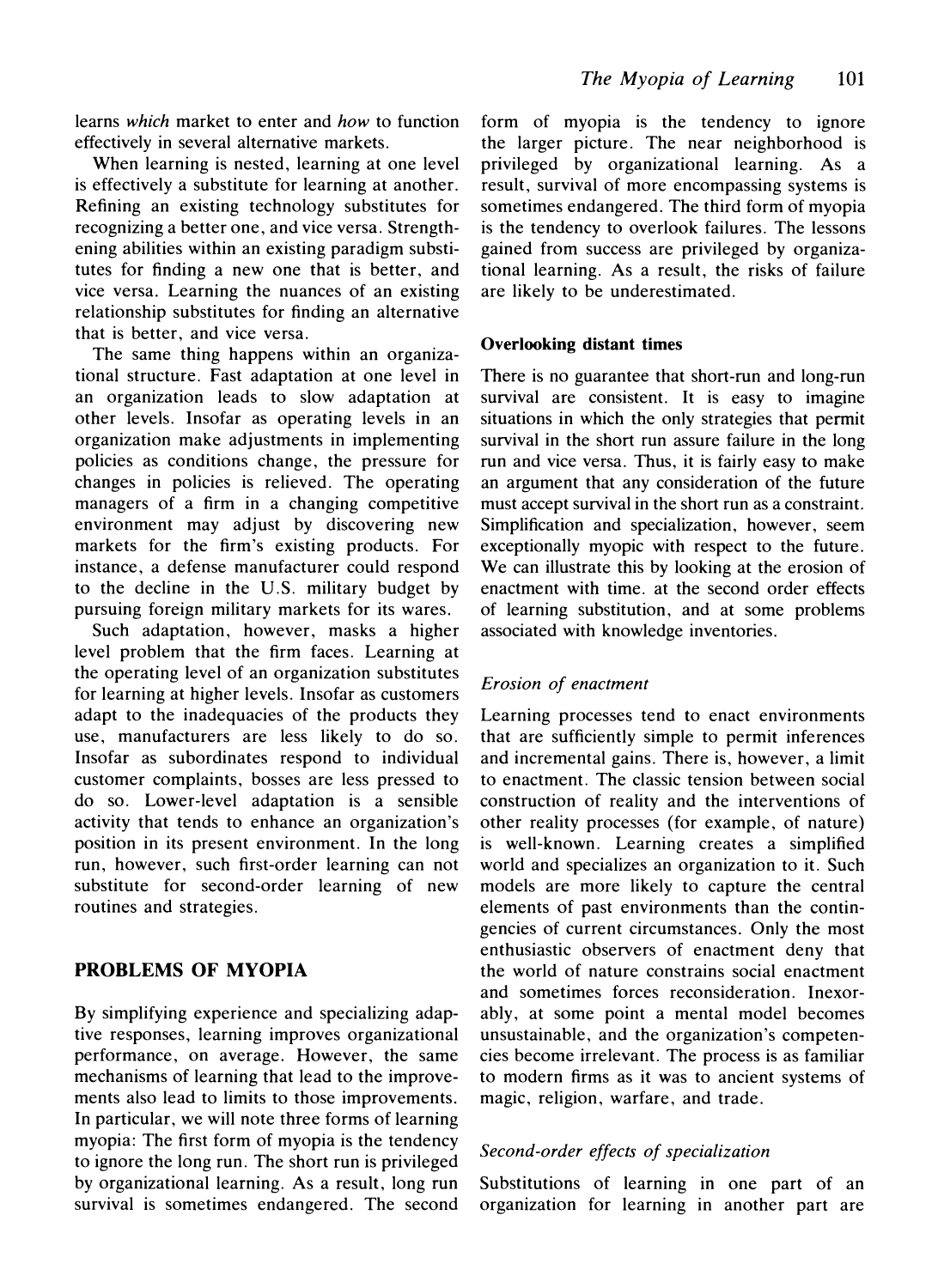**normally sensible forms of specialized adaptation. They do, however, produce some dysfunctional second-order effects in the form of disparities in the development of adaptive capabilities. These effects typically take longer than do the immediate effects of local learning, involving as they do the development or decay of skills, procedures, and technologies of learning. A strategic problem is created by the fact that the learning that yields a comparative advantage in one domain is likely to be rewarding in the short run, but it leads to a longer-run potential decay of adaptive capability in other domains.** 

#### **Traps of distinctive competence**

**An organization develops better skills in some parts of the organization, in some markets, in some technologies, and in some strategies than in others. The mechanism is one of mutual positive feedback between experience and competence. Organizations engage in activities at which they are more competent with greater frequency than they engage in activities at which they are less competent. The differences in the frequency with which different activities are pursued translate into differences in the amount of experience at the various potential activities, which in turn translate into differences in competence. These distinctive competencies invite utilization, which furthers their additional development. The self-reinforcing nature of learning makes it attractive for an individual or organization to sustain current focus. The result is that distinctive competence is accentuated, and organizations become specialized to niches in which their competencies yield immediate advantage.** 

**Learners become increasingly removed from other bases of experience and knowledge and more vulnerable to change in their environments (David, 1985). Since the degree to which firms or individuals learn about alternative opportunities is a function of their level of involvement in them (Cohen and Levinthal, forthcoming), knowledge about and use of old competencies inhibit efforts to change capabilities. Abernathy and Wayne (1974) provide a classic illustration of this pathology when they describe Ford's pursuit of efficient production of the Model T. While the company was able to drive down the cost of the Model T, the transition to the Model A was** 

**extraordinarily difficult and required shutting down the manufacturing facility for a considerable period of time.** 

#### **Traps of power**

**Organizational power is a short-run aset but potentially a long-run liability. Power allows an organization to change its environments rather than adapt to them. Thus, firms with strong market positions impose their policies, products, and strategies on others, rather than learn to adapt to an exogenous environment. This**  capability to define an environment-such as a firm's capability to set industry standards**provides an advantage to the organization since it can organize around a specific plan without concern about contingencies. This advantage is exploited and improved upon by refining the skills of power.** 

**In the long run, however, the use of power to impose environments is likely to result in atrophy of capabilities to respond to change. An organization becomes skilled at influencing its environment, but not at responding to the environment (Deutsch, 1966: 111). Should its ability to influence the environment be overwhelmed by economic, political, or demographic forces beyond its control, the underdevelopment of adaptive skills will be exposed, and there may not be enough time to overcome the resulting disadvantage.** 

#### **Knowledge inventories and the problem of timing**

**The complications in balancing the long- and short run are also illustrated by the management of knowledge inventories. Organizations sometimes act by solving problems after they arrive. They discover problems, diagnose their causes, experiment with solutions to them, and then implement solutions that appear likely to yield favorable outcomes. Such a procedure is implied in many theories of decision making and by the design of many decision support systems. Often, however, organizational action is better seen as a programed exercise of prior capabilities (Starbuck, 1983), or as the result of monitoring environments and drawing appropriate responses from a prior repertoire (March and Simon, 1993).** 

**The surveillance/response mode is particularly**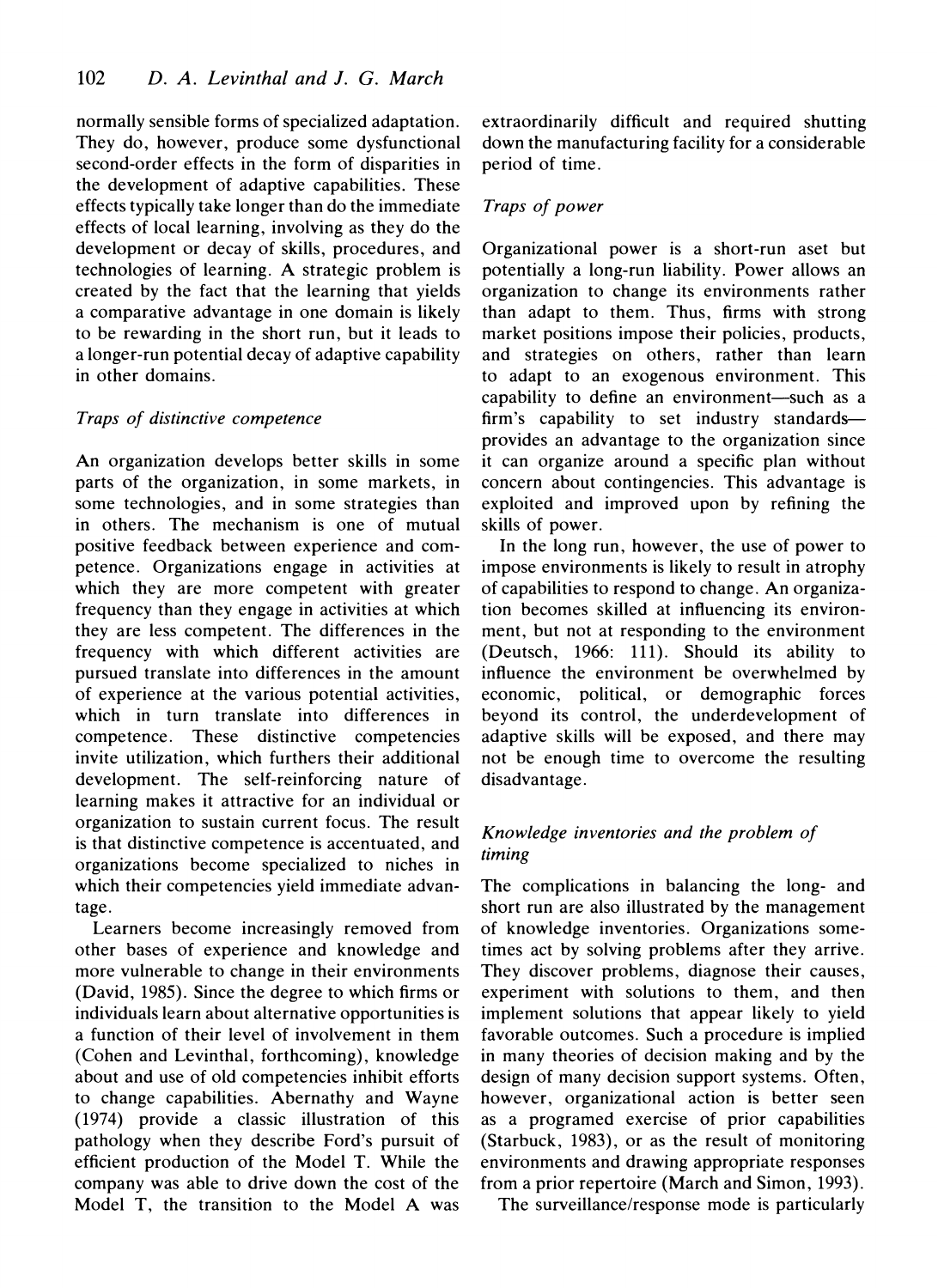**likely when response times are short. The time between the anticipation of a problem and its arrival may not be adequate for an organization to identify and develop the knowledge, or accumulate the experience, required to respond effectively. As Dierickx and Cool (1989) suggest, there are time compression diseconomies in building organizational capabilities. As a result, organizations build inventories of competencies (Feldman, 1989). The inventories are represented by storehouses of information and experience both within the organization and outside it. Organizations develop contingency plans. They stockpile knowledge about products, technologies, markets, and social and political contexts. They develop networks of contacts with consultants and colleagues.** 

**In a world in which there are only a few possible situations and the appropriate responses are stable, maintaining appropriate knowledge inventories is relatively uncomplicated. Normally, those inventories are represented by a small number of specialized competencies maintained by the individuals and groups that make up the organization. Where situations or proper responses are numerous and shifting, it is harder to specify and realize optimal inventories of knowledge. By the time knowledge is needed, it is too late to gain it; before knowledge is needed, it is hard to specify precisely what knowledge might be required or useful. It is necessary to create inventories of competencies that might be used later without knowing precisely what future demands will be.** 

**Determining the variety and depth of knowledge to be added to the inventory is filled with potential pitfalls. Knowledge that has clear, immediate uses is specialized to current technologies and markets. It is easily specified and has relatively early and local returns. Broader or deeper knowledge is less likely to have immediate pay-off but results in a greater ability to adapt to changes. Moreover, knowledge facilitates the use of other knowledge. Organizations that have some competence in an emerging technological domain are better able to assess the potential importance of that domain and to evaluate possible investments in new knowledge in that domain (Cohen and Levinthal, 1990 and forthcoming).** 

#### **Overlooking distant places**

**As has been observed often in the study of the evolution of nested systems, it is relatively unusual for a strategy that maximizes the prospects for survivial of the components of a system to be the same as a strategy that maximizes the prospects for the survivial of the system as a whole (March, forthcoming 1994). Strategies of survival for organizations may be optimal neither for survival of the economies or social systems of which they are a part, nor for the individuals and groups that form the organization.** 

### **Selection among learners**

**As we have argued earlier, learning gives advantage to results in the spatial neighborhood of current action. Organizations that learn effectively become well-adapted to their environments, even as their environments become well-adapted to them. When the world changes exogenously, as inevitably it does, the matches between organizations well-adapted to their previous environments and the new environments are at risk. Existing organizations are likely to die and be replaced by new organizations which will, in turn, become specialized to the new environment.** 

**This threat to organizational survival is substantial, but the resulting cycle of specialization and replacement may well be an efficient system for the system as a whole, combining as it does the advantages of learning at the organization level and the advantages of selection at the system level. Thus, the 'self-destructive' properties of learning are properties that make the replacement of obsolescent organizations easier. Rigidities in one individual or organization serve to exploit current knowledge and simultaneously make old markets vulnerable to new entities with new capabilities (Hannan and Freeman, 1984). Systematic advantages stemming from component vulnerability have, of course, long been favorite topics of evolutionary theorists, and it should be no surprise that they arise here.** 

**Learning is, however, not entirely benign in its consequences for systems of organizations. The fruits of successful exploration, whether new technologies, product ideas, or modes of management, tend to diffuse over populations of organizations. They are public goods. In contrast, the risks and costs of exploration are private**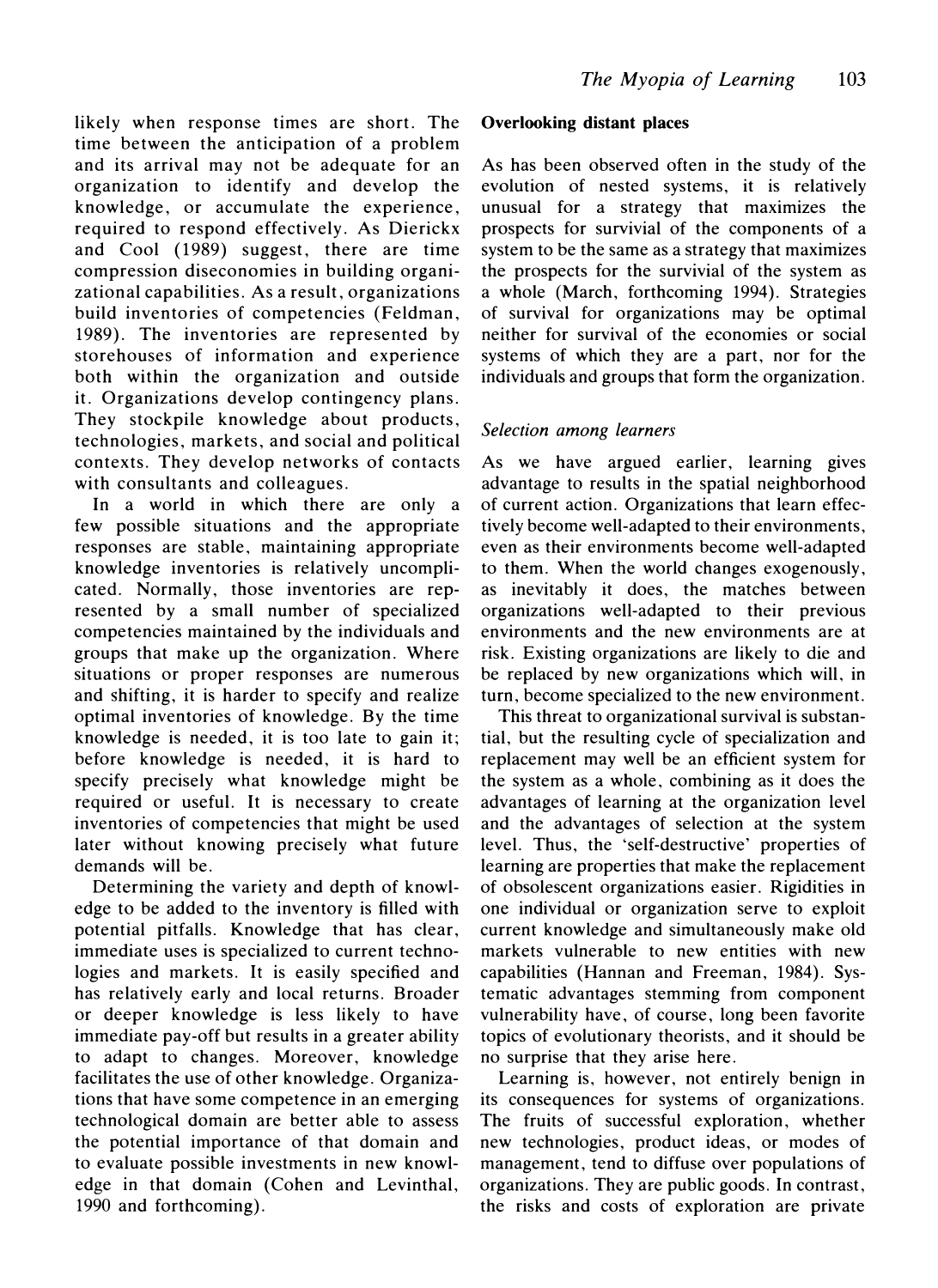**goods; they tend to be borne by organizations carrying out such initiatives. The result is that the best strategy for any individual organization is often to emphasize the exploitation of successful explorations of others. Such a strategy, if followed by all, produces no innovations to imitate and a downward spiral of refining existing technologies and strategies. The system as a whole underinvests in exploration.** 

# **Knowledge diffusion**

**Not only do the returns to refinement and imitation depend on the degree to which others engage in exploration, so also do the returns to knowledge. Cohen and Levinthal (1989, 1990) make this argument in the context of research activities in business firms. Research performs the dual role of both generating new knowledge and enhancing a firm's ability to absorb new knowledge generated by others. With respect to this latter incentive to invest in research, the returns to research activity depend on the richness of the pool of external knowledge and the research activity of other firms. As a result, there may be multiple equilibria. If others engage in a high level of exploration activity, the pool of new knowledge into which an organization taps will be quite rich. As a result, it is attractive for the organization to invest at high levels as well. Alternatively, there may be low-level equilibria in which the pool of new knowledge is sufficiently modest so that individual organizations are not motivated to invest.** 

**Such arguments suggest that, at the population level, there are increasing returns to investing in learning. A more knowledge-intensive environment tends to beget more investment in knowledge development. Similar arguments have appeared in recent years in the literature on economic development (Romer, 1986; Lucas, 1988). A puzzle for development economists has been why, with capital mobility, rates of productivity have not converged across countries. The answer that Romer (1986) and others provide is that the return to investment is a function of the existing infrastructure and human capital within a country.** 

**Analogous arguments can made at the organization level. The returns to knowledge to a particular actor or subunit will depend on the level of knowledge developed by others in the**  **organization. As a result, organizations may find themselves in self-reinforcing spirals of knowledge-generating activity leading to high levels of organizational renewal and growth. Alternatively, the self-reinforcing cycle can be a downward spiral in which individuals and subunits within the organization find the enhanced learning capability that results from knowledge of lesser and less value, leading to a reduction in their own knowledge-seeking activity, which in turn contributes toward a reduction in knowledge throughout the organization.** 

# **Overlooking failures**

**Learning is likely to be misleading if the experiential record on which it draws is a biased representation of past reality, and thus of future likelihoods. Organizational learning produces such a biased history. Learning generates successes rather than failures. In every domain of learning, the likelihood of success tends to increase with competence (even allowing for aspiration level adjustments). As learners settle into those domains in which they have competence and accumulate experience in them, they experience fewer and fewer failures. Insofar as they generalize that experience to other domains, they are likely to exaggerate considerably the likelihood of success.** 

**As successes are translated into knowledge and knowledge into successes, not only do capabilities increase but also self-assurance. Organizations and the individuals in them become more confident that they have the skills to deal with problems that lie within their domains. Confidence in control over outcomes leads to learning from expectations of consequences before the consequences are observed, and it leads to reinterpretation of results to make them more favorable (Bjorkman, 1989; March et al., 1991). In these ways, confidence finds confirmation in its own imagination. Since lack of confidence is similarly self-confirming for unsuccessful individuals, learning is less selfcorrecting than might be expected. Confidence grows slowly in the early stages of refining competence, when there are relatively frequent failures. Confidence grows rapidly as learning produces increasing numbers of successes.** 

**Confidence is likely to become excessive when the experiential record of successes is a poor**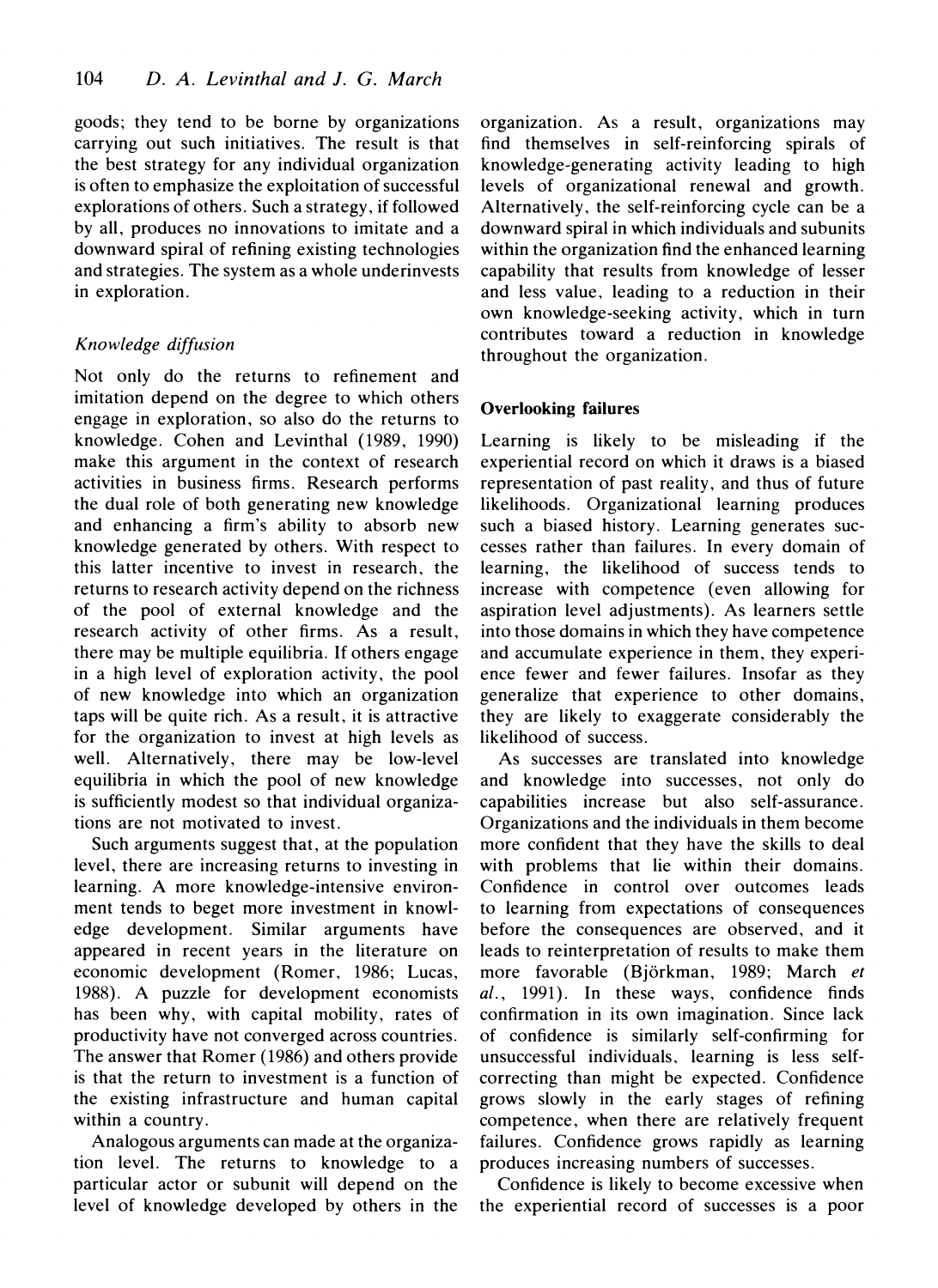**predictor of future success. Consider, for example, using experiential learning to learn how to avoid or produce an extremely rare event-for example, a major nuclear disaster or a major scientific discovery. Experience rarely generates a rare event. As a result, most people involved in nuclear safety are likely to come to believe they are more capable of producing a safe environment than they actually are, and most people involved in scientific discovery are likely to come to believe they are less likely to produce a major scientific discovery than they actually are. Experience probably makes nuclear safety**  engineers over-confident and **researchers under-confident.** 

**Research on individual attributions of causality to events indicates that individuals are more likely to attribute their successes to ability and their failures to luck than they are to attribute their successes to luck and their failures to ability (Miller and Ross, 1975). Biases in the perception of the relative contributions of ability and luck to outcomes translate into biases in the estimation of risk. Any inclination to over attribute outcomes to luck will be associated with overestimating risk, thus with decreasing risk taking. Similarly, any inclination to overattribute outcomes to ability will be associated with underestimating risk, thus with increasing risk taking. As a result, persistent failure leads to a tendency to overestimate the risks of actions, and persistent success leads to a tendency to underestimate those risks. Successful people have confidence in their ability to beat the apparent odds. They tend to underestimate the risks of their actions and overestimate their expected returns (March and Shapira, 1987; Kahneman and Lovallo, 1993). Since organizations promote successful people to positions of power and authority, rather than unsuccessful ones, it is the biases of success that are particularly relevant to decision making.** 

### **THE EXPLOITATION/EXPLORATION BALANCE**

**The elements of myopia detailed above are embedded in a broader problem for adaptive intelligence. Organizations divide attention and other resources between two broad kinds of activities (March, 1991). They engage in explo-** **ration - the pursuit of new knowledge, of things that might come to be known. And they engage in exploration - the use and development of things already known. An organization that engages exclusively in exploration will ordinarily suffer from the fact that it never gains the returns of its knowledge. An organization that engages exclusively in exploitation will ordinarily suffer from obsolescence. The basic problem confronting an organization is to engage in sufficient exploitation to ensure its current viability and, at the same time, to devote enough energy to exploration to ensure its future viability. Survival requires a balance, and the precise mix of exploitation and exploration that is optimal is hard to specify.** 

### **Problems in Maintaining a Balance**

**Maintaining a balance between exploitation and exploration is complicated not only by the difficulty of determining what the appropriate balance should be, but also by several ways in which learning itself contributes to imbalances. Learning leads organizations into dynamics of accelerating exploitaion or exploration, and learning makes negative as well as positive contributions to competitive position.** 

# **The traps of learning**

**Organizations become trapped in one or more of several dynamics of learning that selfdestructively lead to excessive exploration or excessive exploitation. These dynamic distortions of the exploitation/exploration balance are not perverse. They stem from the same processes of adaptation that lead to effective matching of organizational behavior with environmental conditions (Hedberg, Nystrom and Starbuck, 1976). They are processes that involve short-term positive feedback on either exploration or exploitation and thus upset a balanced attention to both.** 

# **The failure trap**

**Sometimes exploration drives out exploitation. Organizations are turned into frenzies of experimentation, change, and innovation by a dynamic of failure. Failure leads to search and change which leads to failure which leads to**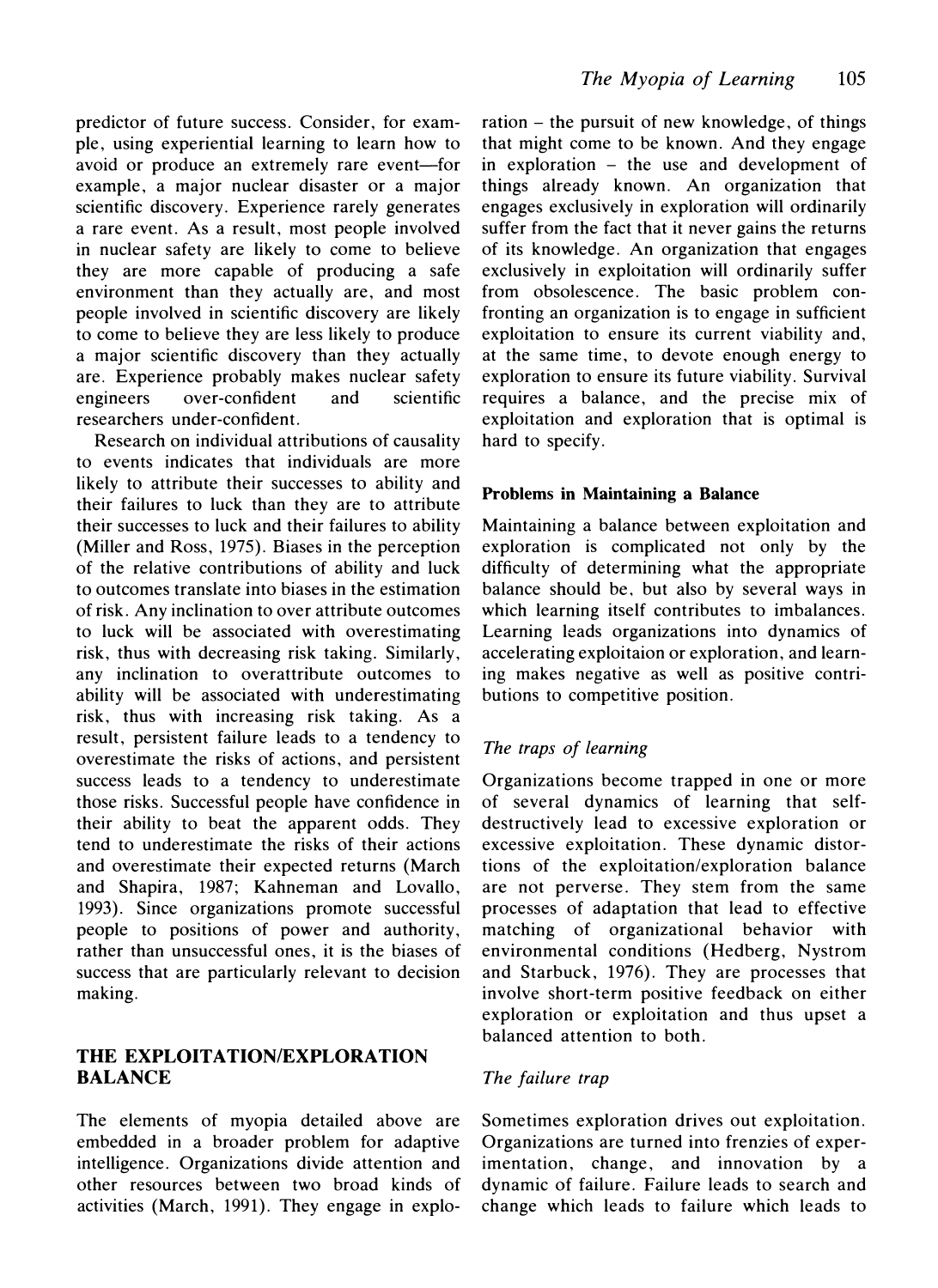**more search, and so on. New ideas and technologies fail and are replaced by other new ideas and technologies, which fail in turn. This pathology is driven by three pervasive features of organizational life:** 

- **1. Most new ideas are bad ones, so most innovations are unrewarding.**
- **2. The return from any particular innovation, technology, or reform is partly a function of an organization's experience with the new idea. Even successful innovations, when first introduced, are likely to perform poorly until experience has been accumulated in using them.**
- **3. Aspirations adjust downward more slowly than they adjust upward and exhibit a consistent optimistic bias (Lant, 1992).**

**These three features can trap an organization in an endless cycle of failure and unrewarding change. The cycle of exploration and the failure trap can be broken by the introduction of an exceptionally good alternative or the relatively rapid downward adjustment of aspirations, as might occur in a situation in which all organizations experience similar histories of failure.** 

#### **The success trap**

**Sometimes exploitation drives out exploration. The returns to exploitation are ordinarily more certain, closer in time, and closer in space than are the returns to exploration (March, 1991). Exploratory experiments with new procedures or forms are likely to lead to poorer results in the short run, and the returns to exploration are likely to be greater for the organization, or a population of organizations, than for an individual.** 

**Particularly with rapid rates of turnover of decision makers, the uncertain and distant returns associated with exploration are likely to have a high discount rate associated with them. Furthermore, past exploitation in a given domain makes future exploitation in the same domain even more efficient. As a result, organizations discover the short-term virtue of local refinement and the folly of exploration (Levinthal and March, 1981). As they develop greater and greater competence at a particular activity, they engage in that activity more, thus further increasing competence and the opportunity cost of exploration. This competency trap is a** 

**standard, potentially self-destructive product of learning. The trap can be broken by rapid upward adjustment of aspirations or by false feedback as to the high value of exploration, but it forms a powerful consequence of learning processes.** 

### **Learning and competitive advantage**

**There are two characteristic features of learning that are important to competitive advantage. The first is that learning generally increases average performance. More experienced and more extensively trained individuals or groups will generally do better than less experienced or less trained ones. The second feature of learning is that it generally increases reliability. More experienced and more extensively trained individuals and groups produce fewer surprises. Moreover, organizations accumulate experience across individuals. They use rules, procedures, and standard practices to ensure that the experiences of earlier individuals are transferred to newer members of the organization. This process of routinization is a powerful factor in converting collective experience into improved average performance. It is also a powerful influence on reliability and reduces the average amount of deviation from normative behavior as an individual or organization ages. Learning reduces variability.** 

**Competitive advantage is clearly helped by the improved average performance that learning ordinarily offers. Indeed, this feature of learning makes it a prime contributor to competitive advantage. Improved reliability, on the other hand, is a mixed blessing from the point of view of competitive advantage. By increasing the reliability of individuals and organizations, learning tends to reduce exploratory deviation. When we ask whether individuals and organizations that learn will be selected by a competitive environment, we find that the answer is complicated. Competition can make reliability (and therefore learning) a disadvantage.** 

**Consider the following simple model (March, 1991): Assume that survival is based on comparative performance within a group of competitors. Each single performance is a draw from a performance distribution specific to a particular individual or organization. The mean of the distribution reflects the individual's or organization's ability level and the variance reflects**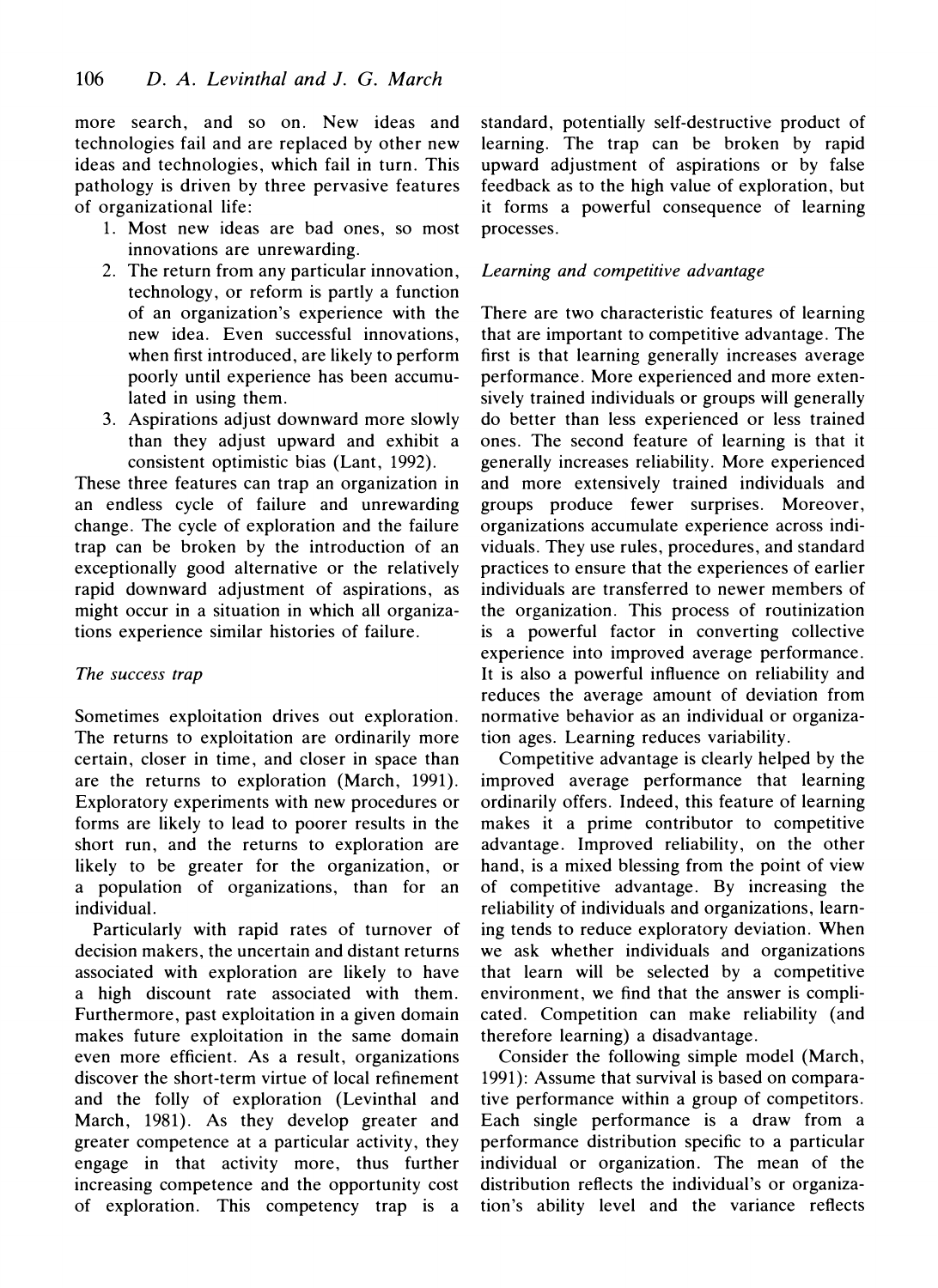**the individual's or organization's reliability. If position is based on a sample of performances that is very large, the relative positions of the competitors, and therefore their survival, are determined by relative abilities.** 

**However, performance samples are often rather small. For small performance samples, relative position no longer depends exclusively on ability but is a joint consequence of ability and reliability. If the survival criterion is severe (i.e., only the very best survive), survival is heavily dependent on having a performance draw that is extreme. Thus, in such a case, improving average ability through learning helps relatively little, and increasing reliability (reducing variability) through learning hurts survival. If learning increases reliability substantially and a mean performance only a little (e.g., standardization, simplification) it is not good for competitive advantage when the number of competitors is large. Finishing first in a large field requires not just doing things well but doing something different and being lucky enough to have that particular deviation pay off.** 

**It may be no accident that while experience (as reflected in years of prior work) and knowledge of standard beliefs (as reflected by success in school) are fair predictors of individual success in organizations on average, very conspicuous success in highly competitive situations is not closely related to either experience or knowledge as conventionally defined. Establishing preeminence involves exploration. Exploration is, on average, unfruitful, but it is the only way to finish first. Once a position of primacy is established by good fortune, it can be solidified and maintained for a reasonable period through exploitation. As learning exploits the gains that lucky ignorance produces, however, the advantage is very likely to be lost to some new fortunate exploratory behavior on the part of others.** 

#### **Sustaining exploration**

**Although there are clear occasions on which organizations need to stimulate exploitation and restrain exploration, the more common situation is one in which exploitation tends to drive out exploration. This phenomenon has sometimes been explained as stemming from established firms not wishing to make their own products** 

**obsolete (Reinganum, 1989). The explanation suggested here is somewhat different. Learning processes are driven by experience. Exploitation generates clearer, earlier, and closer feedback than exploration. It corrects itself sooner and yields more positive returns in the near term. As a result, the primary challenge to sustaining an optimal mix of exploration and exploitation is the tendency of rapid learners and successful organizations to reduce the resources allocated to exploration. Proposed solutions to the problem of sustaining exploration ordinarily operate on either incentives, organizational structure, individual beliefs, or selection processes.** 

### **The role of incentives**

**The classic economic response to sustaining exploration is one of incentives (Reinganum, 1989). In particular, the assignment of property rights to successful search activity is a prime focus of economic analysis of innovative activity. The presumption is that monopoly rights to successful innovations provide an incentive for bearing the risks of innovative activity. Thus, organizations and societies encourage exploration by bestowing enormous rewards on those few individuals associated with successful explorations and by providing safety-nets for exploratory failures.** 

**Instruments such as patents change the actual return associated with exploration and are assumed to encourage exploration. Bankruptcy laws and the use of 'other people's money' in conjunction with the large rewards of a successful public offering, have been credited with fostering entrepreneurial activity in the United States. Organizations can offer similar incentive schemes. In general, however, organizational arrangements seem to be more effective in removing downside risks than in providing extremely rich rewards for great success.** 

# **The role of organizational structure**

**Organizational structure can be used to strengthen exploration by undermining the effectiveness of exploitation (Hedberg et al., 1976; Hedberg and Jonsson, 1978). Failures to recall past lessons, to implement past solutions, to communicate about current problems, or to exchange feedback all contribute to inefficiency in refining current**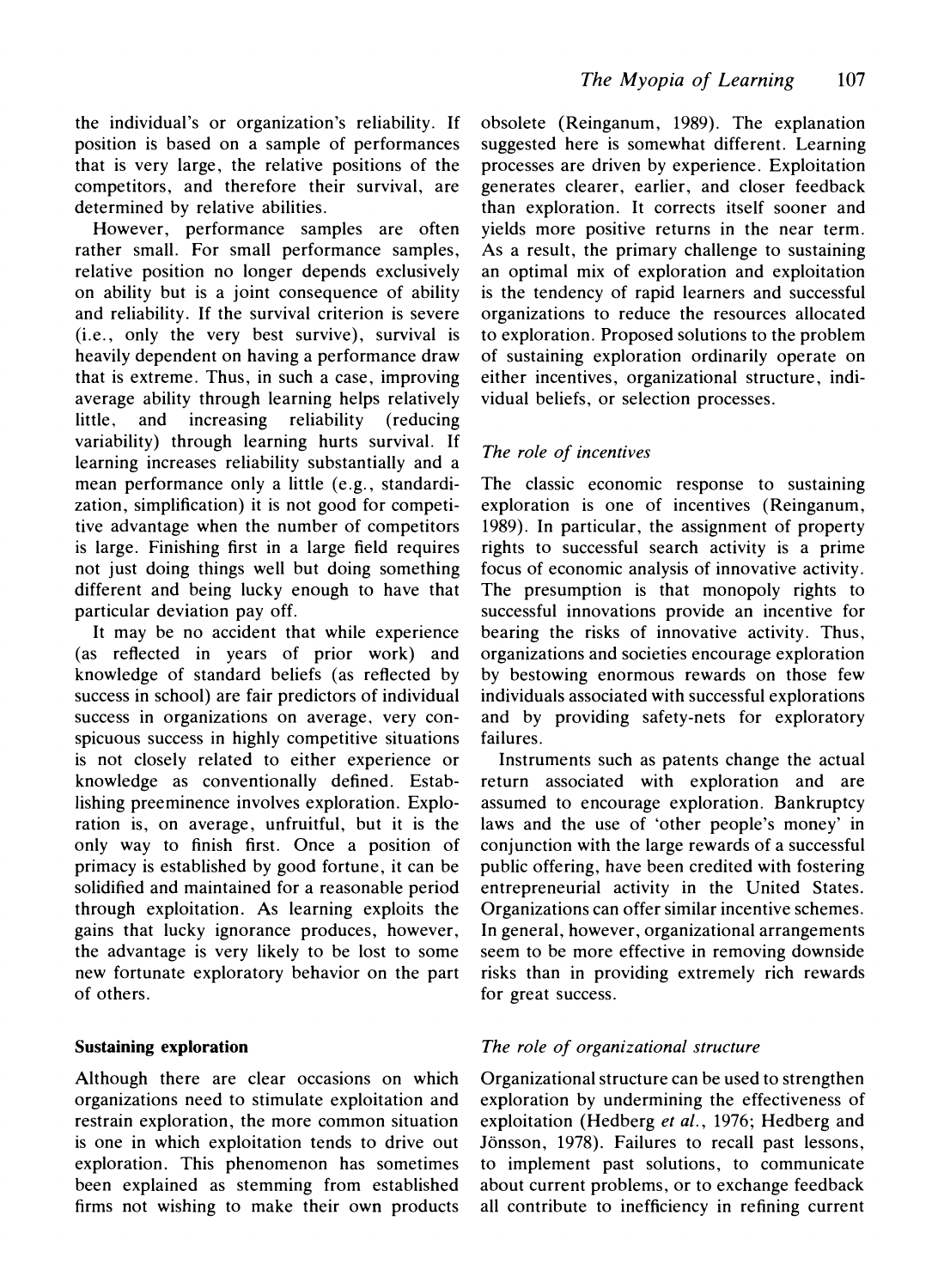**practice, thus to the development of experimentsall of them foolish, most of them distinctly unrewarding, but an occasional one or two containing the seeds of a new direction (March, 1988).** 

**It should be observed, of course, that the distinction between exploitation and exploration becomes somewhat confounded by variations in perspective. Effectively segregated exploitation, for example in new venture subunits (Burgelman, 1988), results in activities that contain considerable variation and exploration from the point of view of a higher organizational level. The dangers of such a procedure are obvious. The expected return is modest, and the most likely outcome is not exploratory behavior but a variety of uncoordinated exploitation.** 

**Organizations may also try to design structures that avoid excessive socialization of new members. In a socialization process, two things are happening at the same time: (1) The code of received knowledge is learning from the beliefs and practices of individuals. (2) Individuals are learning the code. In such a system of mutual adaptation, individuals 'get ahead' by learning the code as rapidly as possible. The code, on the other hand, develops by learning from individuals who deviate from the code in a useful way. Thus, there is a system-level, long-term advantage in slowing socialization to the code (so that the code can learn), but an individual-level, short-run advantage in speeding socialization (March, 1991). Organizational structures that encourage rapid acculturation and socialization reduce the capabilities of the organization to learn from individual deviance.** 

# **The role of beliefs**

**Studies of risk taking suggest there are two major ways in which beliefs affect risk taking. The first is by influencing risk preference, the propensity to engage in apparently risky behavior. The second is by influencing perceived risk, the estimates that decision makers make about the riskiness of the alternatives they consider. Organizations affect risk preferences by influencing aspirations. They influence perceived risks by selecting and promoting individuals with particular experiences.** 

# **Influencing risk preference.**

**Numerous studies of risk taking behavior have indicated that risk taking is affected by the** 

**relation between current (or expected) outcomes and aspirations for them. Individuals who find themselves in the neighborhood of their aspiration levels tend to act in a more risk averse manner when they are above their aspiration levels than when they are below them. When operating below the aspiration level, individuals seem to increase risk taking as they fall further below the target until they approach (and focus on) a survival point, when they become distinctly risk averse. Above the aspiration level, risk taking seems to rise slowly with success. In general, therefore, exploratory behavior is associated with failure (until survival is in question) and with substantial success. Modest success is associated with risk aversion (MacCrimmon and Wehrung, 1986; March and Shapira, 1987).** 

**Most of the time, learning keeps performance and aspirations fairly close together. Performance adjusts to aspirations; aspirations adjust to performance (March and Simon, 1993). This tendency to keep performance and aspirations close tends to keep a focus on exploitation, rather than exploration. Where aspirations are strictly self-referential (that is, where current aspirations are a mix between immediate past performance and immediate past aspiration), greater risk taking is associated with slower adaptation of aspiration levels and with slower improvement in performance. Slowly adjusting aspirations and performance allow performance and targets to diverge, tending on average to increase the taking of risky actions. On the other hand, where aspirations are tied to the performance of superior performers in a population, aspiration adjustment tends to make most actors fail and to take risks. In such a case, higher levels of risk taking are associated with those who learn slowly how to improve performance and learn rapidly to aspire for the performance of superior others (Lopes, 1987; March and Shapira, 1992).** 

# **Influencing perceived risk.**

**One way of producing more exploratory behavior is through ignorance, through misperception of its risks. Successful organizations build a 'can do' attitude. This 'can do' attitude is likely to be especially prevalent in young, high growth organizations where the experience of managers leads them to believe they know the secrets of beating the odds. Successful managers (and the**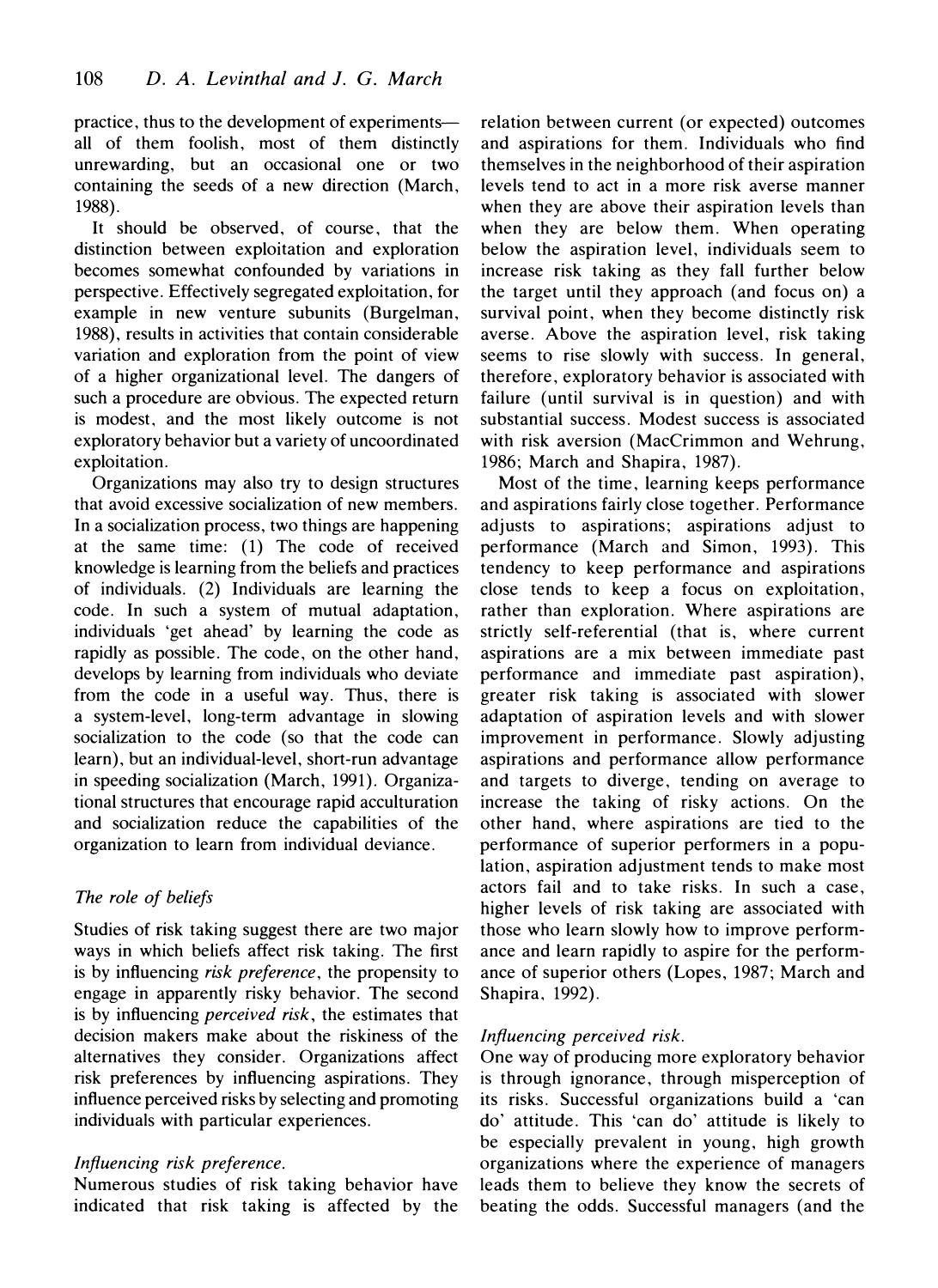**journalists and folk-story artists who record their stories) tend to underestimate the risk they have experienced and the risk they currently face, and intentionally risk-averse decision makers may actually be risk seeking in behavior.** 

**This inducement of risk underestimation may, of course, be useful for the organization or for the population of organizations. On the one hand, it is a way of compensating for the negative effects of success on risk taking. On the other hand, it is a way of inducing the individually self-sacrificing risk taking that serves the organization and the larger society. In situations in which risks must be taken in order to be successful, most overconfident individuals and organizations will undoubtedly perish to the risks they unwittingly face. But only the overconfident will ever be heroes. Actors in high performance, quick decision, high risk professions all share a common professional stereotype of being unusually confident. Overconfidence often leads to disaster, but in some situations organizations or populations of organizations profit from the individual foolishness that unwarranted self-confidence provides.** 

#### **The role of internal selection.**

**Organizations promote individuals with experiences that make them confident of their own abilities and of the relevance of those abilities to organizational outcomes. Suppose every outcome that is experienced is a joint consequence of something that might be called 'capability' and something that might be called 'luck.' Across a population of learners whom luck neither favors nor disfavors, there will be no systematic bias in the experience of good fortune. However, if we partition the population into two groups on the basis of relative success, the sample of relatively unsuccessful people will have drawn a set of past experiences that was, on average, less favorable than they should expect in the future. Conversely, the sample of relatively successful people will have drawn a set of experiences that was, on average, more favorable than they should expect in the future.** 

**The selection practices of organizations typically over-sample successful people. That is, indeed, their intention. People who have been successful in the past are retained and promoted to greater influence. People who have been unsuccessful in the past are removed or demoted to positions of lesser influence. The learning**  **consequence is that organizations systematically under-sample failure. High level managers are likely to anticipate a better world than they will experience, to assume that they are running fewer risks than they actually are, and to expect that they can control their destinies more than they actually can.** 

**In short, their past successes give executives an illusion of control (Langer, 1975). Their experience makes them confident in their ability to handle future events, leads them to believe strongly in their wisdom and insight (Einhorn and Hogarth, 1978). They have difficulty in recognizing the role of luck in their achievements. These illusions are furthered by organizational folklore. In addition to promoting successful people, organizations actively foster beliefs in the control exercised by managers. There is sample selection bias in the stories told of past exploration efforts. Efforts associated with successful outcomes tend to be more popular stories. Those stories focus on the successful outcome as if it were an inevitable outcome of individual and organizational actions, ignoring many likely (but not experienced) paths toward failure.** 

### **LEARNING AND STRATEGIC MANAGEMENT**

**Strategic management is the art of dealing intelligently with three grand problems of decision making:** 

- **1. The problem of ignorance-uncertainty about the future and the past and the causal structure of the world.**
- **2. The problem of conflict-multiple nested actors confronting multiple nested time perspectives with preferences and identities that are inconsistent across individuals and across time.**
- **3. The problem of ambiguity-lack of clarity, instability, and endogeneity in preference and identitities.**

**Human imagination seems capable of providing only rather restricted, incomplete 'solutions' to any of these problems. Each succeeding metaphor for strategic management has been found to have flaws.**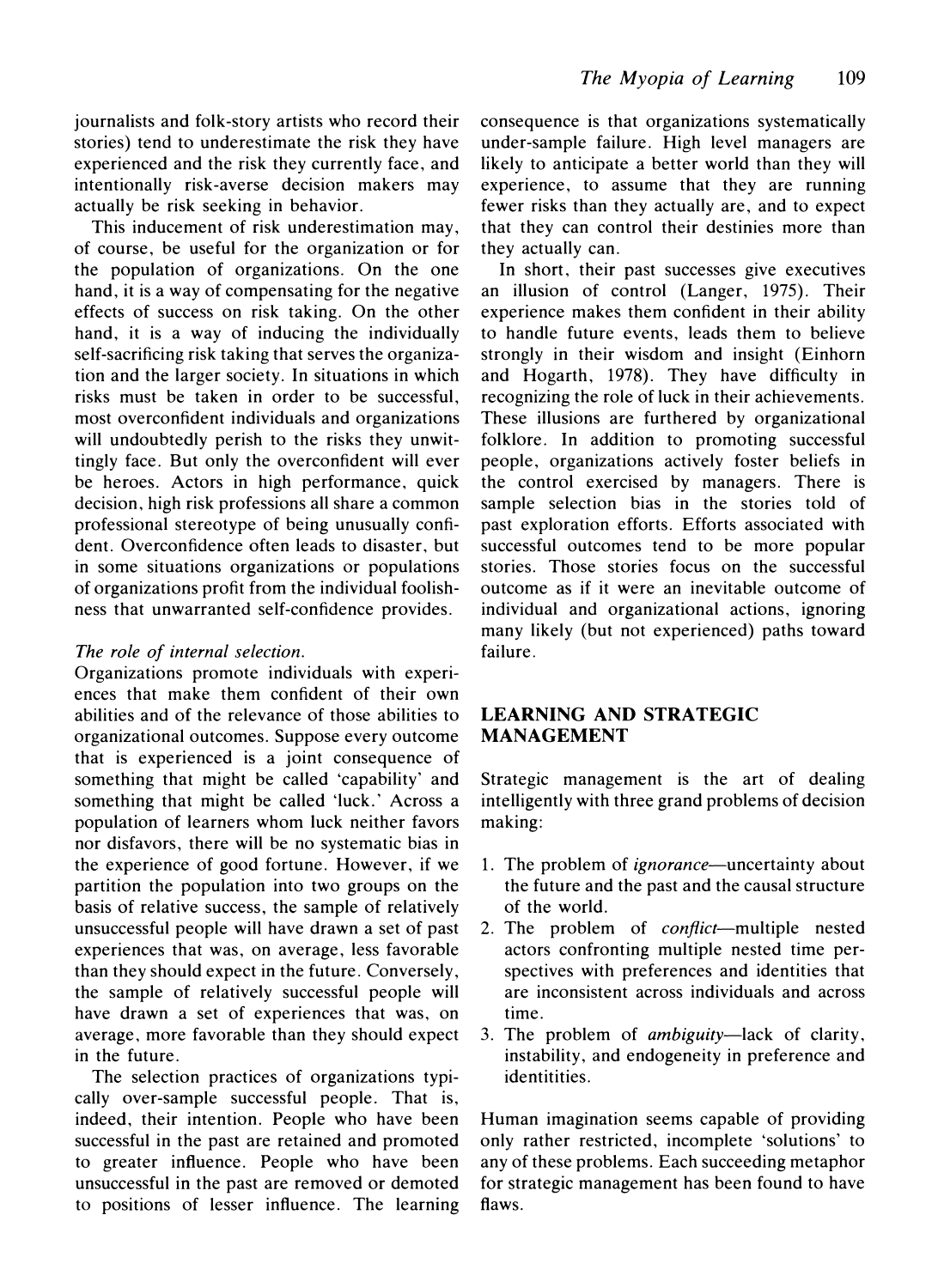**Organizational learning is no exception. Designing organizations to learn from experience and to exploit the knowldege of others is possible, and such designs are major contributions to organizational intelligence. But closer examination of learning as a route to intelligence suggests that learning is less than a panacea for organizations. The contributions of learning to intelligence are constrained by three major problems of myopia:** 

- **1. Temporal myopia. Learning tends to sacrifice the long run to the short run. Effective learning requires exploration, but the difficulty of sustaining exploratory behavior is a problem that is accentuated, rather then relieved, by learning. As learning develops distinctive competencies and niches, it simultaneously compromises capabilities outside those competencies and niches. When conditions change, the learned skills become impediments. There is, of course, no assurance that the organizational problem is solvable. An organization cannot survive in the long run unless it survives in each of the short runs along the way, and strategies that permit short-run survival tend to increase long-run vulnerability. A possible option for individuals or sources of capital is to move in and out of organizations as entrepreneurs, leaving others to experience their decline, but this may be scant comfort to those who suffer the fate of the specific organization.**
- **2. Spatial myopia. Learning tends to favor effects that occur near to the learner. The 'social welfare' aspects of the distribution of the effects of learning over space make strategic management itself problematic. In particular, the contribution of component self-destruction to system endurance poses a problem. Most students of strategic management have little difficulty in subordinating the interests of individuals and subunits in an organization to the interests of the organization. They focus their attention on maintaining the survival of the firm or other organization and recommend policies of reorganization and restructuring that seriously compromise the prosperity and survival of components of the organization. By extension, we might anticipate that students**

**of strategic management would similarly favor survival of the firm over the interests of larger systems of which the firm is a component (at least until hired by the larger system). The conflict is illustrated in contemporary politics by the contrast between advocates of free competitive markets and advocates of current businesses. The latter (like students of strategic management) seek to support existing firms in their struggle for survival; the former seek to strengthen the selective pressures of the environment.** 

**3. Failure myopia. Organizational learning oversamples successes and undersamples failures. Any learning process tends to eliminate failures, and this tendency is accentuated by the way learning produces confidence and confidence produces favorable anticipations and interpretations of outcomes. The undersampling of failures is also a consequence of organizational selection processes. Organizations promote successful people. On average, successful people have drawn experiences that have been more favorable than they should expect to continue, and unsuccessful people have drawn experiences that have been less favorable than they should expect in the future. Learning does not easily correct for these biases in experience. Since these elements of over-confidence may be necessary to overcome the learning pressures toward exploitation, they may actually be useful in sustaining exploration.** 

**All of these elements of myopia compromise the effectiveness of learning. In particular, they complicate the problem of maintaining an appropriate balance between exploitation and exploration. For the most part, they lead learning organizations to have difficulty in sustaining adequate exploration. The imperfections of learning are not bases for abandoning attempts to improve the learning capabilities of organizations, but they suggest a certain conservatism in expectations. Conservative expectations, of course, will not always enhance the selling of learning procedures to strategic managers, but they may provide a constructive basis for a realistic evaluation and elaboration of the role of learning in organizational intelligence. Magic would be nice, but it is not easy to find.**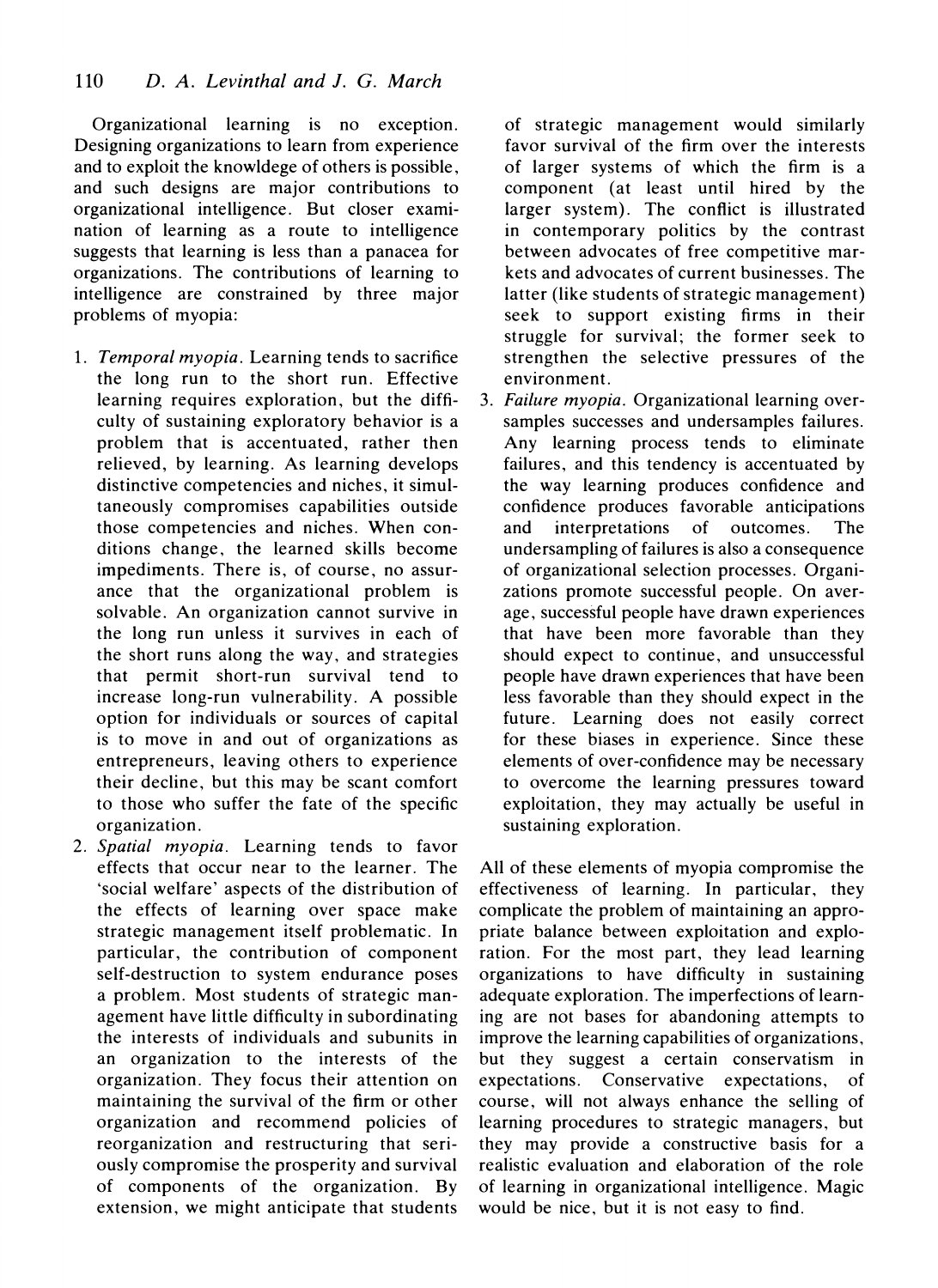#### **ACKNOWLEDGEMENTS**

**The research has been supported by the Spencer Foundation, the Scandinavian Consortium for Organizational Research, the Stanford Graduate School of Business, and the Sol C. Snider Entrepreneurial Center at the Wharton School, University of Pennsylvania** 

#### **REFERENCES**

- **Abernathy, W. J. and K. Wayne (1974). 'Limits of the learning curve', Harvard Business Review, 52, pp. 109-119.**
- **Argote, L., S. L. Beckman and D. Epple (1990). 'The persistence and transfer of learning in industrial settings', Management Science, 36, pp. 140-154.** 
	- **Argyris, C. and D. Schon (1978). Organizational Learning. Addison-Wesley, Reading, MA.**
	- **Bjorkman, I. (1989). Foreign Direct Investments: An Empirical Analysis of Decision Making in Seven Finnish Firms. Svenska Handelhogskolan, Helsinki.**
	- **Boeker, W. (1989). 'The development and institutionalization of subunit power in organizations', Administrative Science Quarterly, 34, pp. 388-410.**
	- **Bower, J. L. and T. M. Hout (1988). 'Fast-cycle capability for competitive power', Harvard Business Review, 66, pp. 110-118.**
	- **Brehmer, B. (1980). 'In one word: Not from experience', Acta Psychologica, 45, pp. 223-241.**
	- **Burgelman. R. A. (1988). 'Strategy-making as a social learning process: The case of internal corporate venturing', Interfaces, 18, pp. 74-85.**
- **Burgelman, R. A. (1990). 'Strategy-making and organizational ecology: A conceptual framework'. In J. V. Singh (ed.), Organizational Evolution. Sage Publications, Newbury Park, CA, pp. 164-181.**
- **Chandler, A. (1962). Strategy and Structure. MIT Press, Cambridge, MA.**
- **→ Cohen, W. M. and D. A. Levinthal (1989). 'Innovation and learning: The two faces of R&D', Economic Journal, 99, pp. 569-590.**
- **→ Cohen, W.M. and D. A. Levinthal (1990). 'Absorptive capacity: A new perspective on learning and innovation', Administrative Science Quarterly, 35, pp. 128-152.** 
	- **Cohen, W. M. and D. A. Levinthal (forthcoming).**  'Fortune favors the prepared firm', Management **Science.**
	- **Cross, J. G. (1983). A Theory of Adaptive Economic Behavior. Cambridge University Press, New York.**
	- **Cyert, R. M. and J. G. March (1992). A Behavioral Theory of the Firm (2nd ed). Blackwell, Oxford.**
- **David, P. A. (1985). 'Clio and the economics of QWERTY', American Economic Review, 75, pp. 332-337.** 
	- **Deutsch, K. W. (1966). Nerves of Government. Free Press, New York.**
- → Dierickx, I. and K. Cool (1989). 'Asset stock

**accumulation and sustainability of competitive advantage', Management Science, 35, pp. 1504-1511.** 

- **Einhorn, H. and R. Hogarth (1978). 'Confidence in judgment: Persistence in the illusion of validity', Psychological Review, 85, pp. 395-416.**
- **Feldman, M. S. (1989). Order without Design: Information Production and Policy Making. Stanford University Press, Stanford, CA.**
- **Fischhoff, B. (1980). 'For those condemned to study the past: Reflections on historical judgment'. In R. A. Shweder and D. W. Fiske (eds.), New Directions for Methodology of Behavioral Science. Jossey-Bass, San Francisco, CA, pp. 79-93.**
- **Gulick, L. H. and L. Urwick (eds.) (1937). Papers on the Science of Administration. Columbia University Institute of Public Administration, New York.**
- **Hannan, M. T. and J. Freeman (1984). 'Structural inertia and organizational change', American Sociological Review, 49, pp. 149-164.** 
	- **Hedberg, B. L. T., P. C. Nystrom and W. H. Starbuck (1976). 'Camping on seesaws: Prescriptions for a self-designing organization', Administrative Science Quarterly, 21, pp. 41-65.**
	- **Hedberg, B. L. T. and S. Jonsson (1978). 'Designing semi-confusing information systems for organizations in changing environments', Accounting, Organizations and Society, 3, pp. 47-64.**
	- **Herriott, S. R., D. A. Levinthal and J. G. March (1985). 'Learning from experience in organizations', American Economic Review, 75, pp. 298-302.**
	- **Hirschman, A. 0. (1970). Exit, Voice and Loyalty. Harvard University Press, Cambridge, MA.**
	- **Jones, J. W. and R. McLeod, Jr. (1986). 'The structure of executive information systems: An exploratory analysis', Decision Sciences, 17, pp. 220-249.**
	- **Kahneman, D. and D. Lovallo (1993). 'Timid choices and bold forecasts: A cognitive perspective on risk taking', Management Science, 39, pp. 17-31.**
	- **Keen, P. and M. S. Morton (1978). Decision Support Systems: An Organizational Perspective. Addison-Wesley, Reading, MA.**
	- **Kuhn, T. S. (1970). The Structure of Scientific Revolutions. University of Chicago Press, Chicago, IL.**
	- **Langer, E. J. (1975). 'The illusion of control', Journal of Personality and Social Psychology, 32, pp. 311-328.**
- **Lant, T. K. (1992). 'Aspiration level adaptation: An empirical exploration', Management Science, 38, pp. 623-644.**
- **Lave, C. A. and J. G. March (1993). An Introduction to Models in the Social Sciences (2nd ed). University Press of America, Lanham, MD.**
- **Levinthal, D. A. and J. G. March (1981). 'A model of adaptive organizational search', Journal of Economic Behavior and Organization, 2, pp. 307-333.**
- **Levitt, B. and J. G. March (1988). 'Organizational learning', Annual Review of Sociology, 14, pp. 319-340.** 
	- **Lopes, L. L. (1987). 'Between hope and fear: The psychology of risk', Advances in Social Psychology, 20, pp. 255-295.**